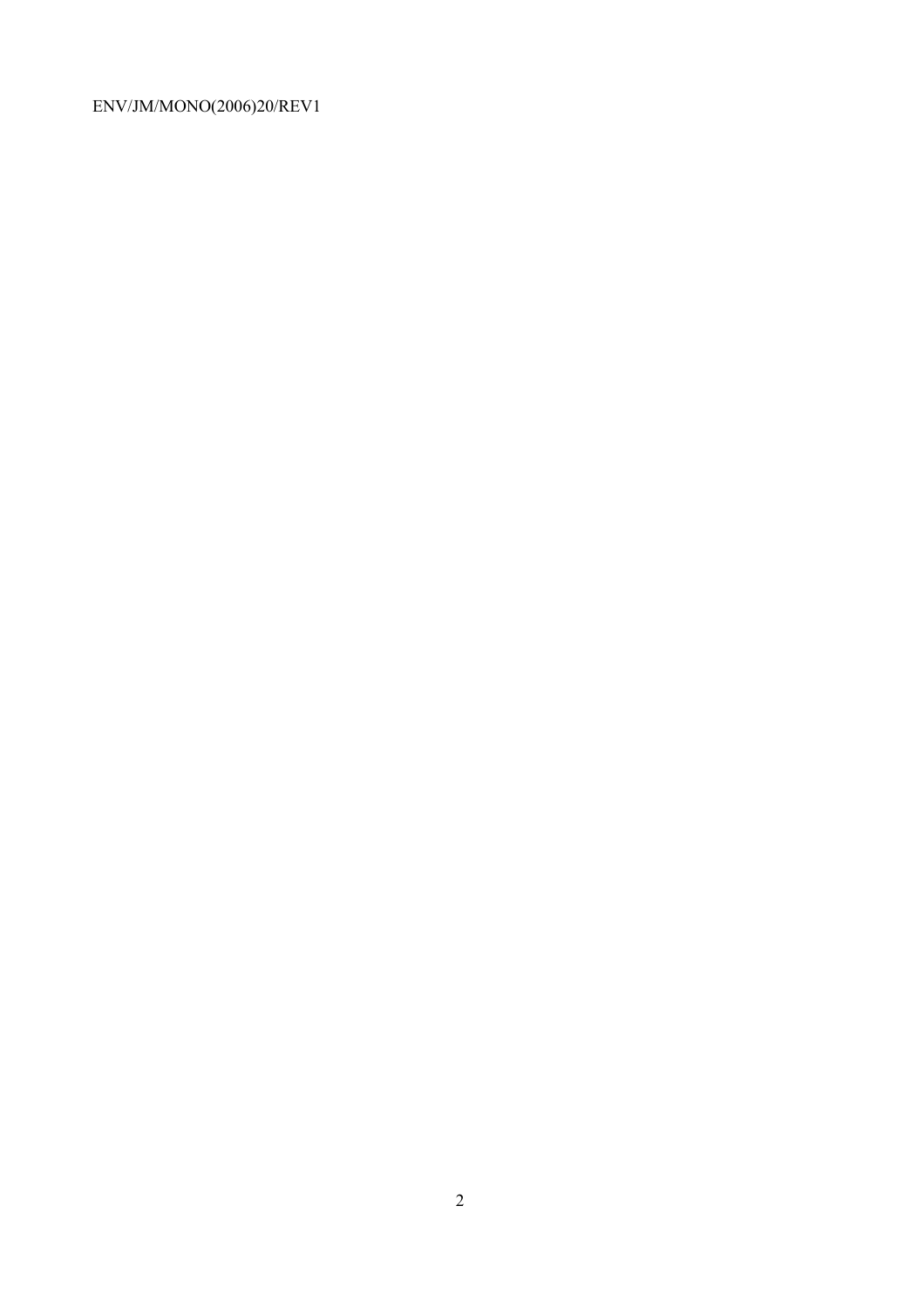# **OECD Environment Health and Safety Publications**

**Series on Testing and Assessment** 

**Number 1** 

# **GUIDANCE DOCUMENT FOR THE DEVELOPMENT OF OECD GUIDELINES FOR THE TESTING OF CHEMICALS**

**(as revised in 2009)** 



INTER-ORGANIZATION PROGRAMME FOR THE SOUND MANAGEMENT OF CHEMICALS

A cooperative agreement among FAO, ILO, UNEP, UNIDO, UNITAR, WHO and OECD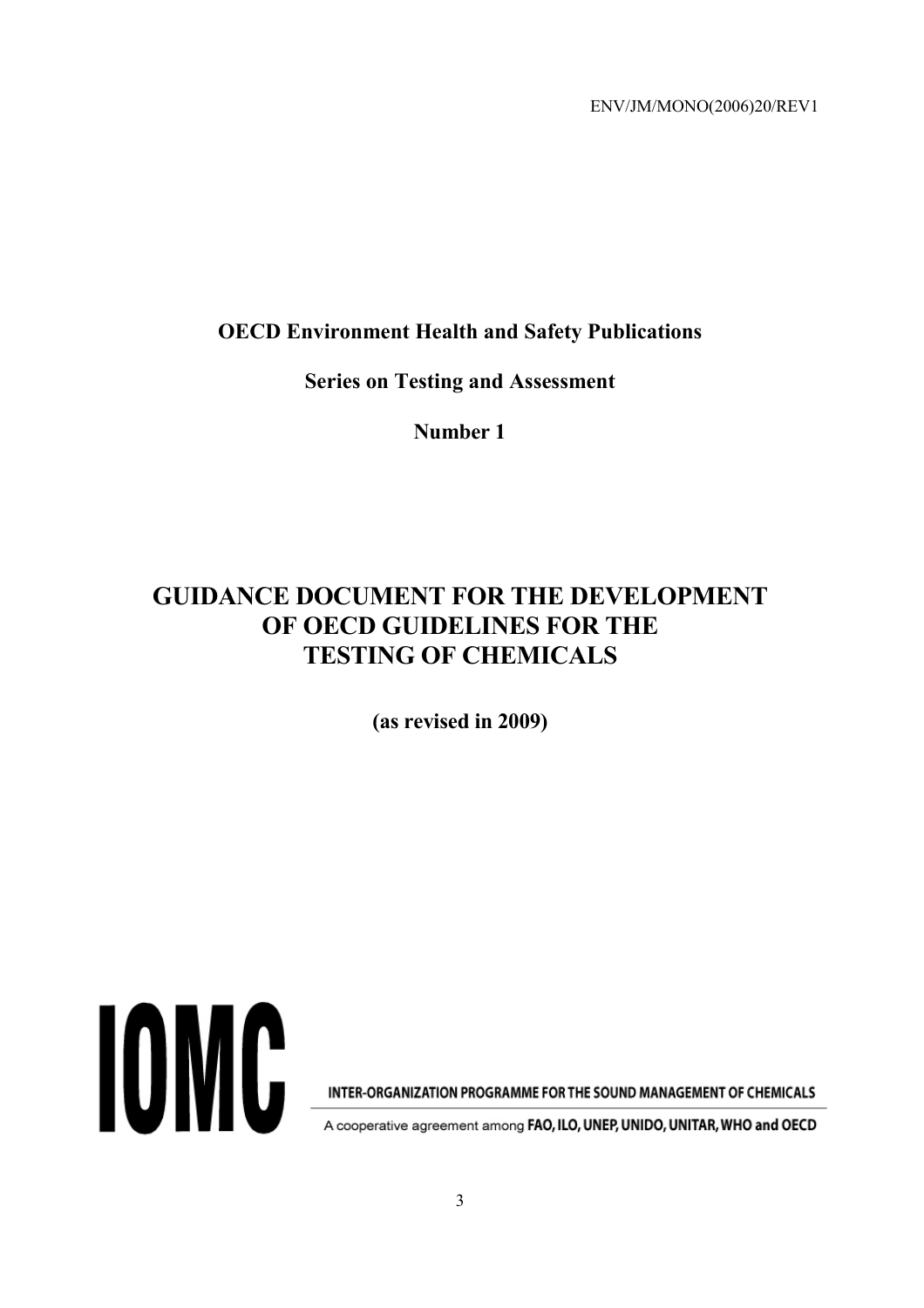# **Environment Directorate ORGANISATION FOR ECONOMIC CO-OPERATION AND DEVELOPMENT Paris 2009**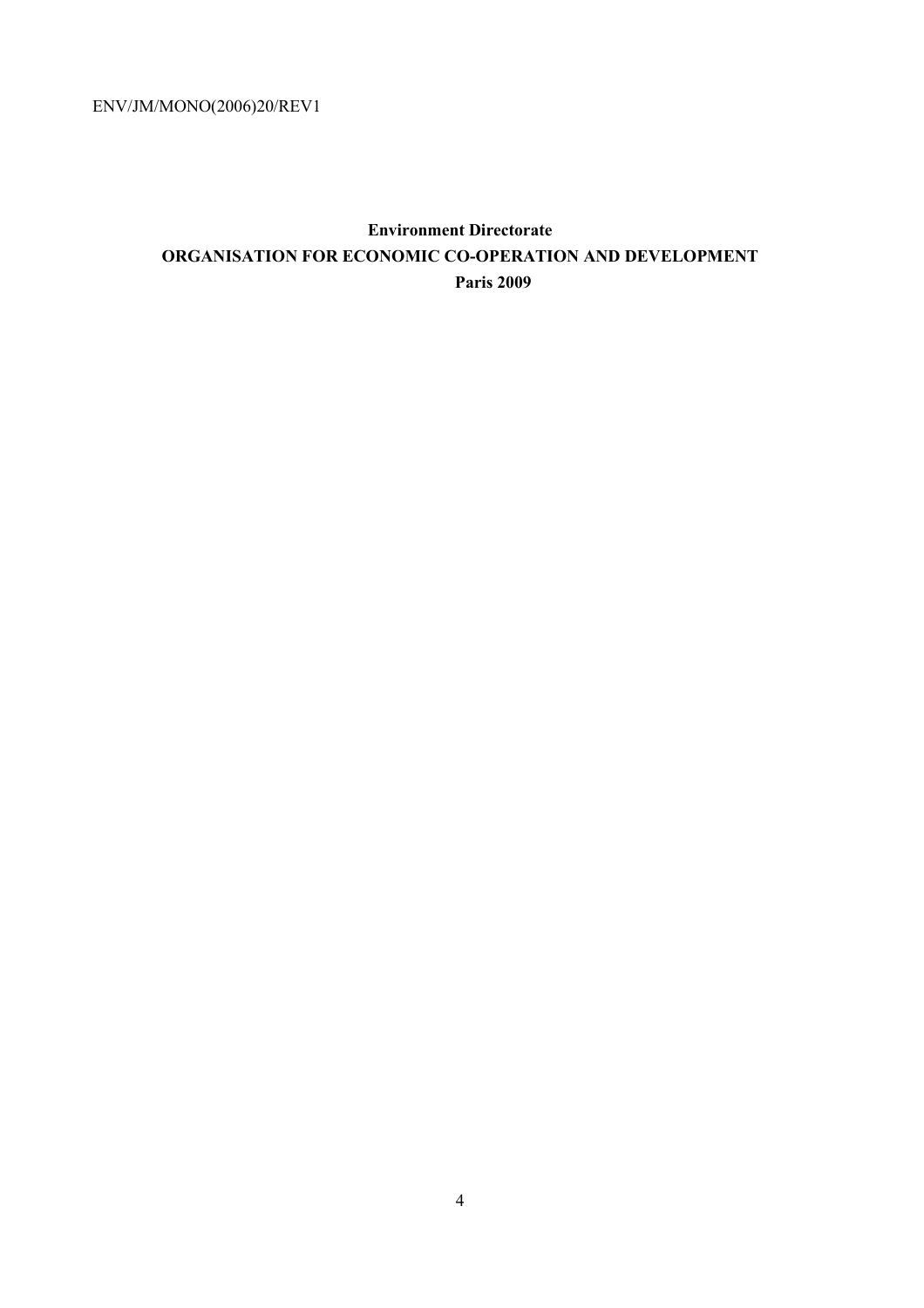#### **Also published in the Series on Testing and Assessment:**

No. 1, *Guidance Document for the Development of OECD Guidelines for Testing of Chemicals (1993; reformatted 1995, revised 2006 and in 2009)*

No. 2, *Detailed Review Paper on Biodegradability Testing (1995)*

No. 3, *Guidance Document for Aquatic Effects Assessment (1995)* 

No. 4, *Report of the OECD Workshop on Environmental Hazard/Risk Assessment (1995)*

No. 5, *Report of the SETAC/OECD Workshop on Avian Toxicity Testing (1996)*

No. 6, *Report of the Final Ring-test of the Daphnia magna Reproduction Test (1997)*

No. 7, *Guidance Document on Direct Phototransformation of Chemicals in Water (1997)* 

No. 8, *Report of the OECD Workshop on Sharing Information about New Industrial Chemicals Assessment (1997)*

No. 9, *Guidance Document for the Conduct of Studies of Occupational Exposure to Pesticides during Agricultural Application (1997)*

No. 10, *Report of the OECD Workshop on Statistical Analysis of Aquatic Toxicity Data (1998)*

No. 11, *Detailed Review Paper on Aquatic Testing Methods for Pesticides and industrial Chemicals (1998)*

No. 12, *Detailed Review Document on Classification Systems for Germ Cell Mutagenicity in OECD Member Countries (1998)*

No. 13, *Detailed Review Document on Classification Systems for Sensitising Substances in OECD Member Countries 1998)*

No. 14, *Detailed Review Document on Classification Systems for Eye Irritation/Corrosion in OECD Member Countries (1998)*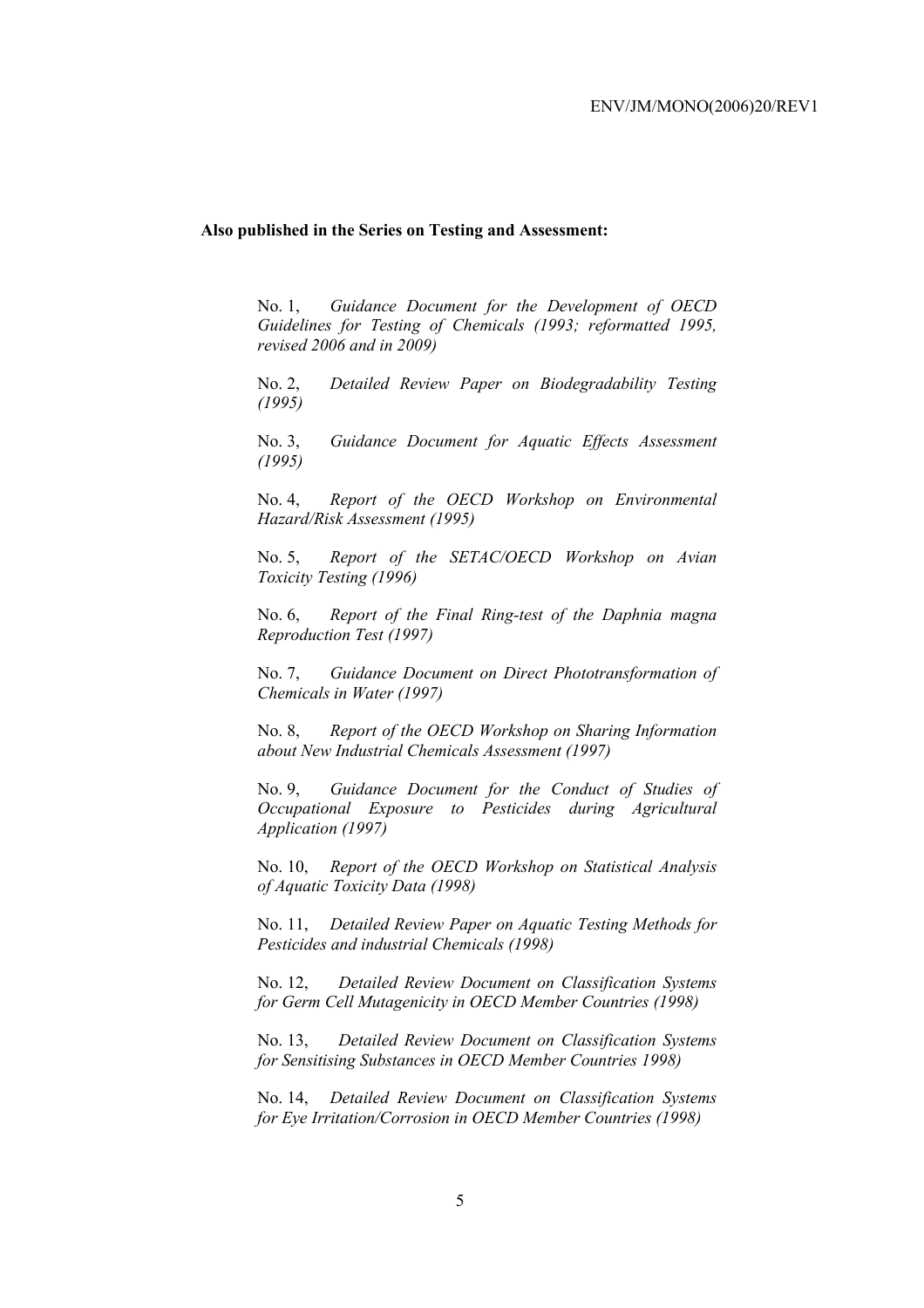No. 15, *Detailed Review Document on Classification Systems for Reproductive Toxicity in OECD Member Countries (1998)*

No. 16, *Detailed Review Document on Classification Systems for Skin Irritation/Corrosion in OECD Member Countries (1998)*

No. 17, *Environmental Exposure Assessment Strategies for Existing Industrial Chemicals in OECD Member Countries (1999)*

No. 18, *Report of the OECD Workshop on Improving the Use of Monitoring Data in the Exposure Assessment of Industrial Chemicals (2000)*

No. 19, *Guidance Document on the Recognition, Assessment and Use of Clinical Signs as Humane Endpoints for Experimental Animals used in Safety Evaluation (1999)*

No. 20, *Revised Draft Guidance Document for Neurotoxicity Testing (2004)*

No. 21, *Detailed Review Paper: Appraisal of Test Methods for Sex Hormone Disrupting Chemicals (2000)*

No. 22, *Guidance Document for the Performance of Out-door Monolith Lysimeter Studies (2000)*

No. 23, *Guidance Document on Aquatic Toxicity Testing of Difficult Substances and Mixtures (2000)*

No. 24, *Guidance Document on Acute Oral Toxicity Testing (2001)*

No. 25, *Detailed Review Document on Hazard Classification Systems for Specifics Target Organ Systemic Toxicity Repeated Exposure in OECD Member Countries (2001)*

No. 26, *Revised Analysis of Responses Received from Member Countries to the Questionnaire on Regulatory Acute Toxicity Data Needs (2001)*

No 27, *Guidance Document on the Use of the Harmonised System for the Classification of Chemicals which are Hazardous for the Aquatic Environment (2001)*

No 28, *Guidance Document for the Conduct of Skin Absorption Studies (2004)*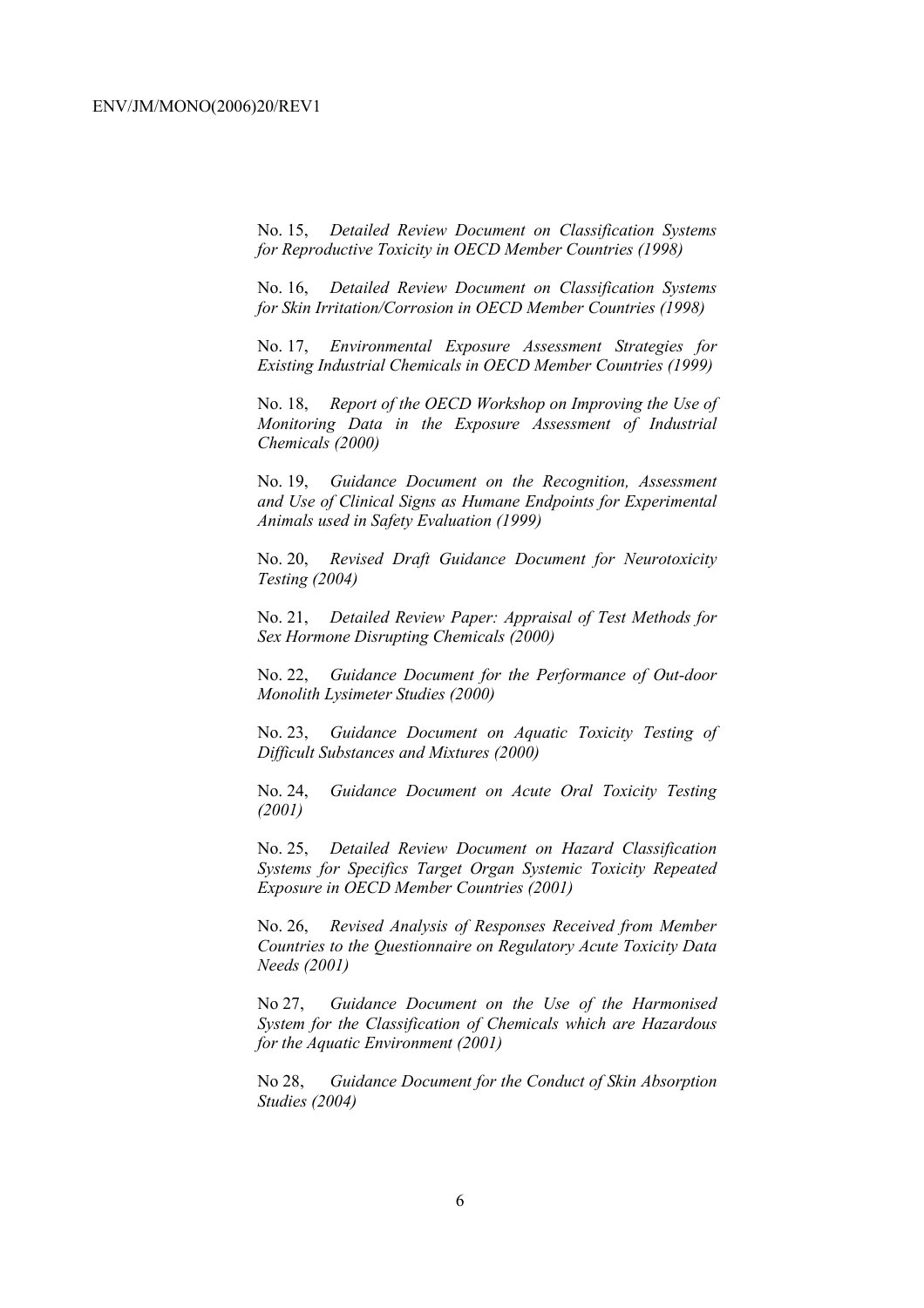No 29, *Guidance Document on Transformation/Dissolution of Metals and Metal Compounds in Aqueous Media (2001)*

No 30, *Detailed Review Document on Hazard Classification Systems for Mixtures (2001)*

No 31, *Detailed Review Paper on Non-Genotoxic Carcinogens Detection: The Performance of In-Vitro Cell Transformation Assays (2007)* 

No. 32, *Guidance Notes for Analysis and Evaluation of Repeat-Dose Toxicity Studies (2000)*

No. 33, *Harmonised Integrated Classification System for Human Health and Environmental Hazards of Chemical Substances and Mixtures (2001)*

No. 34, *Guidance Document on the Development, Validation and Regulatory Acceptance of New and Updated Internationally Acceptable Test Methods in Hazard Assessment (2005)*

No. 35, *Guidance notes for analysis and evaluation of chronic toxicity and carcinogenicity studies (2002)*

No. 36, *Report of the OECD/UNEP Workshop on the use of Multimedia Models for estimating overall Environmental Persistence and long range Transport in the context of PBTS/POPS Assessment (2002)*

No. 37, *Detailed Review Document on Classification Systems for Substances Which Pose an Aspiration Hazard (2002)*

No. 38, *Detailed Background Review of the Uterotrophic Assay Summary of the Available Literature in Support of the Project of the OECD Task Force on Endocrine Disrupters Testing and Assessment (EDTA) to Standardise and Validate the Uterotrophic Assay (2003)*

No. 39, *Guidance Document on Acute Inhalation Toxicity Testing (2009)*

No. 40, *Detailed Review Document on Classification in OECD Member Countries of Substances and Mixtures Which Cause Respiratory Tract Irritation and Corrosion (2003)*

No. 41, *Detailed Review Document on Classification in OECD Member Countries of Substances and Mixtures which in Contact with Water Release Toxic Gases (2003)*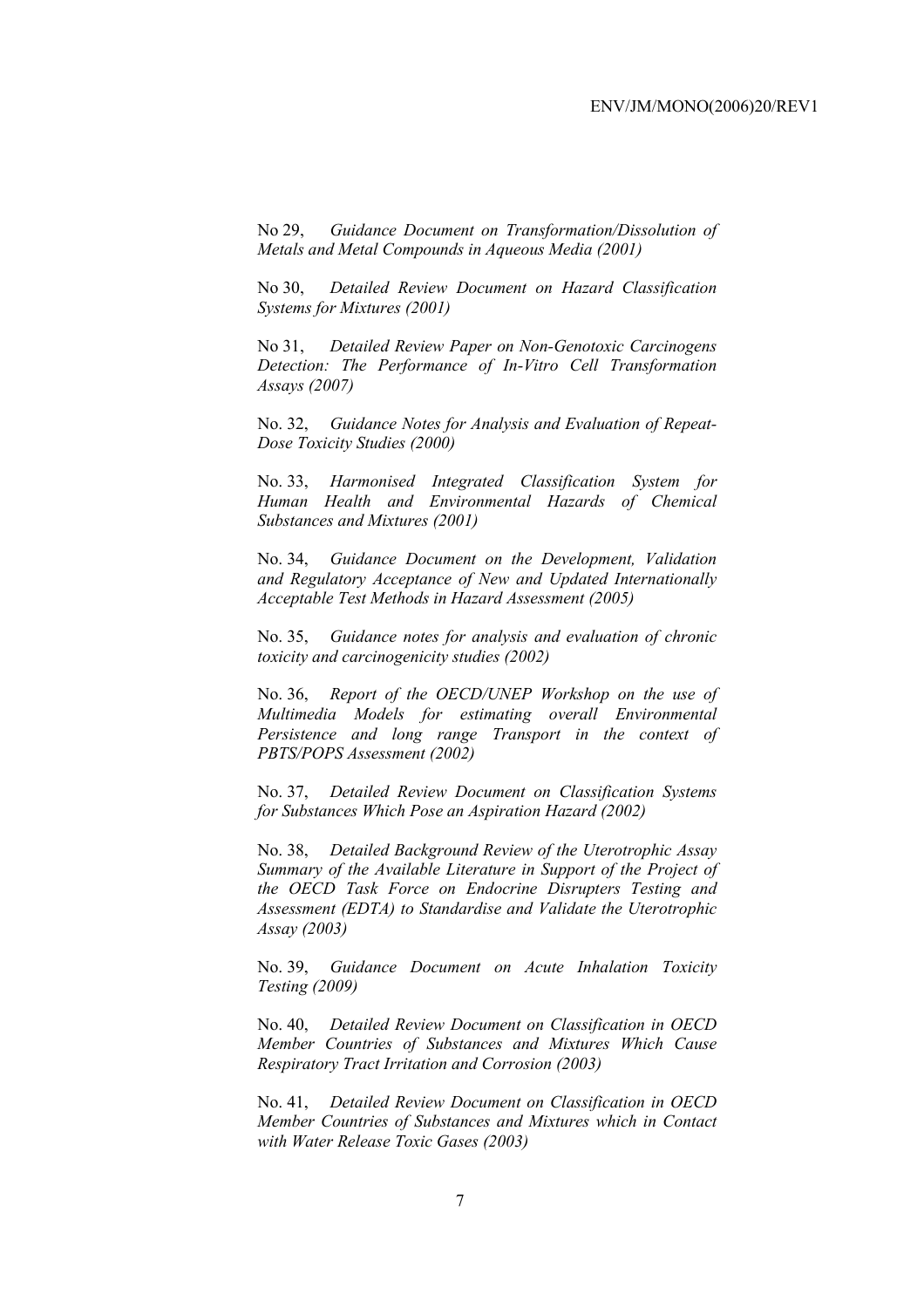No. 42, *Guidance Document on Reporting Summary Information on Environmental, Occupational and Consumer Exposure (2003)*

No. 43, *Guidance Document on Mammalian Reproductive Toxicity Testing and Assessment (2008)*

No. 44, *Description of Selected Key Generic Terms Used in Chemical Hazard/Risk Assessment (2003)* 

No. 45, *Guidance Document on the Use of Multimedia Models for Estimating Overall Environmental Persistence and Long-range Transport (2004)*

No. 46*, Detailed Review Paper on Amphibian Metamorphosis Assay for the Detection of Thyroid Active Substances (2004)* 

No. 47, *Detailed Review Paper on Fish Screening Assays for the Detection of Endocrine Active Substances (2004)* 

No. 48, *New Chemical Assessment Comparisons and Implications for Work Sharing (2004)* 

No. 49, *Report from the Expert Group on (Quantitative) Structure-Activity Relationships [(Q)SARs] on the Principles for the Validation of (Q)SARs (2004)* 

No. 50, *Report of the OECD/IPCS Workshop on Toxicogenomics (2005)* 

No. 51, *Approaches to Exposure Assessment in OECD Member Countries: Report from the Policy Dialogue on Exposure Assessment in June 2005 (2006)* 

No. 52, *Comparison of emission estimation methods used in Pollutant Release and Transfer Registers (PRTRs) and Emission Scenario Documents (ESDs): Case study of pulp and paper and textile sectors (2006)* 

No. 53, *Guidance Document on Simulated Freshwater Lentic Field Tests (Outdoor Microcosms and Mesocosms) (2006)* 

No. 54*, Current Approaches in the Statistical Analysis of Ecotoxicity Data: A Guidance to Application (2006)* 

No. 55, *Detailed Review Paper on Aquatic Arthropods in Life Cycle Toxicity Tests with an Emphasis on Developmental, Reproductive and Endocrine Disruptive Effects (2006)*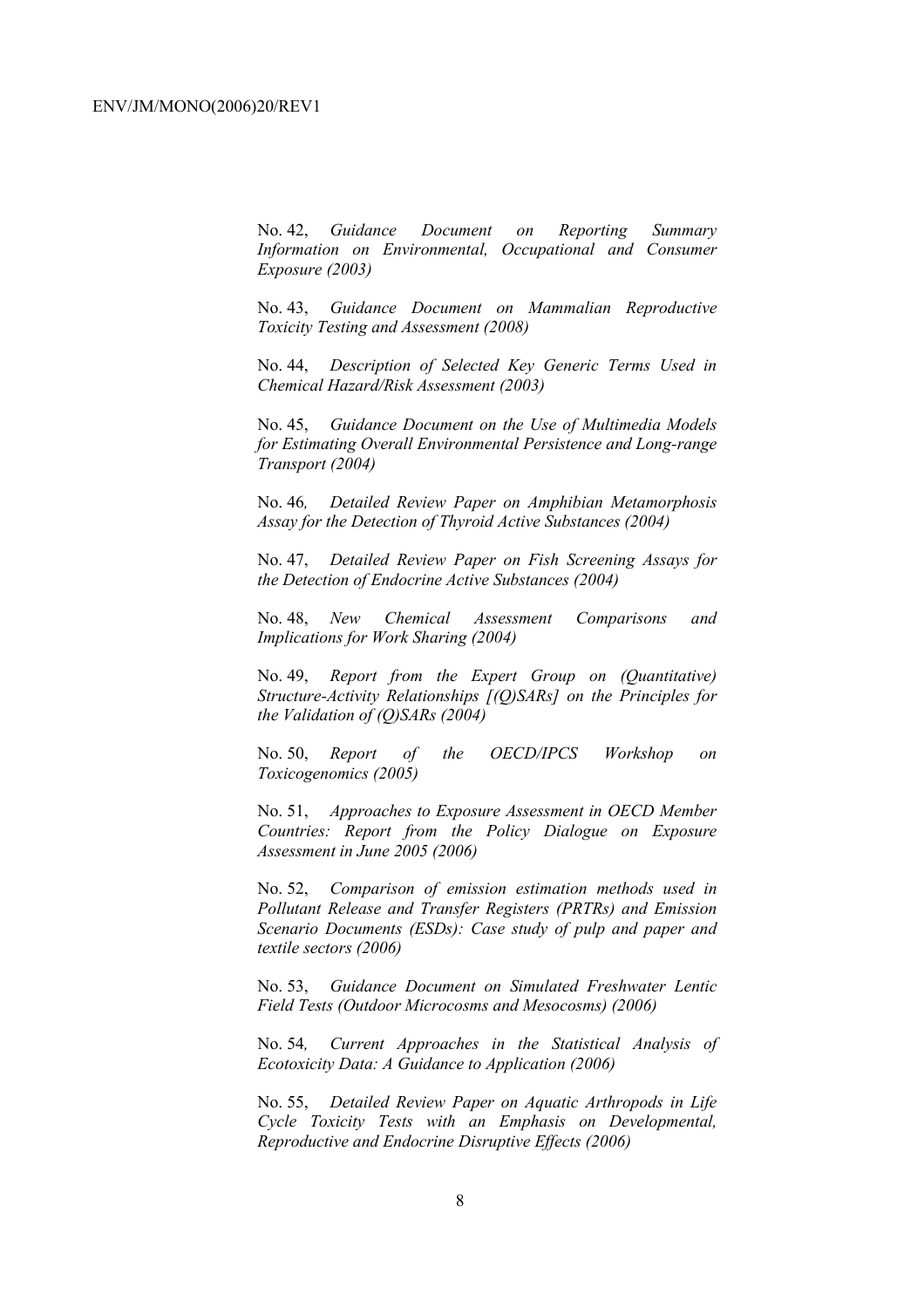No. 56, *Guidance Document on the Breakdown of Organic Matter in Litter Bags (2006)* 

No. 57, *Detailed Review Paper on Thyroid Hormone Disruption Assays (2006)* 

No. 58, *Report on the Regulatory Uses and Applications in OECD Member Countries of (Quantitative) Structure-Activity Relationship [(Q)SAR] Models in the Assessment of New and Existing Chemicals (2006)* 

No. 59, *Report of the Validation of the Updated Test Guideline 407: Repeat Dose 28-Day Oral Toxicity Study in Laboratory Rats (2006)* 

No. 60, *Report of the Initial Work Towards the Validation of the 21-Day Fish Screening Assay for the Detection of Endocrine Active Substances (Phase 1A) (2006)* 

No. 61, *Report of the Validation of the 21-Day Fish Screening Assay for the Detection of Endocrine Active Substances (Phase 1B) (2006)* 

No. 62, *Final OECD Report of the Initial Work Towards the Validation of the Rat Hershberger Assay: Phase-1, Androgenic Response to Testosterone Propionate, and Anti-Androgenic Effects of Flutamide (2006)* 

No. 63, *Guidance Document on the Definition of Residue (2006)* 

No. 64, *Guidance Document on Overview of Residue Chemistry Studies (2006)* 

No. 65, *OECD Report of the Initial Work Towards the Validation of the Rodent Utertrophic Assay - Phase 1 (2006)* 

No. 66, *OECD Report of the Validation of the Rodent Uterotrophic Bioassay: Phase 2. Testing of Potent and Weak Oestrogen Agonists by Multiple Laboratories (2006)* 

No. 67. *Additional data supporting the Test Guideline on the Uterotrophic Bioassay in rodents (2007)* 

No. 68, *Summary Report of the Uterotrophic Bioassay Peer Review Panel, including Agreement of the Working Group of the National Coordinators of the Test Guidelines Programme on the follow up of this report (2006)*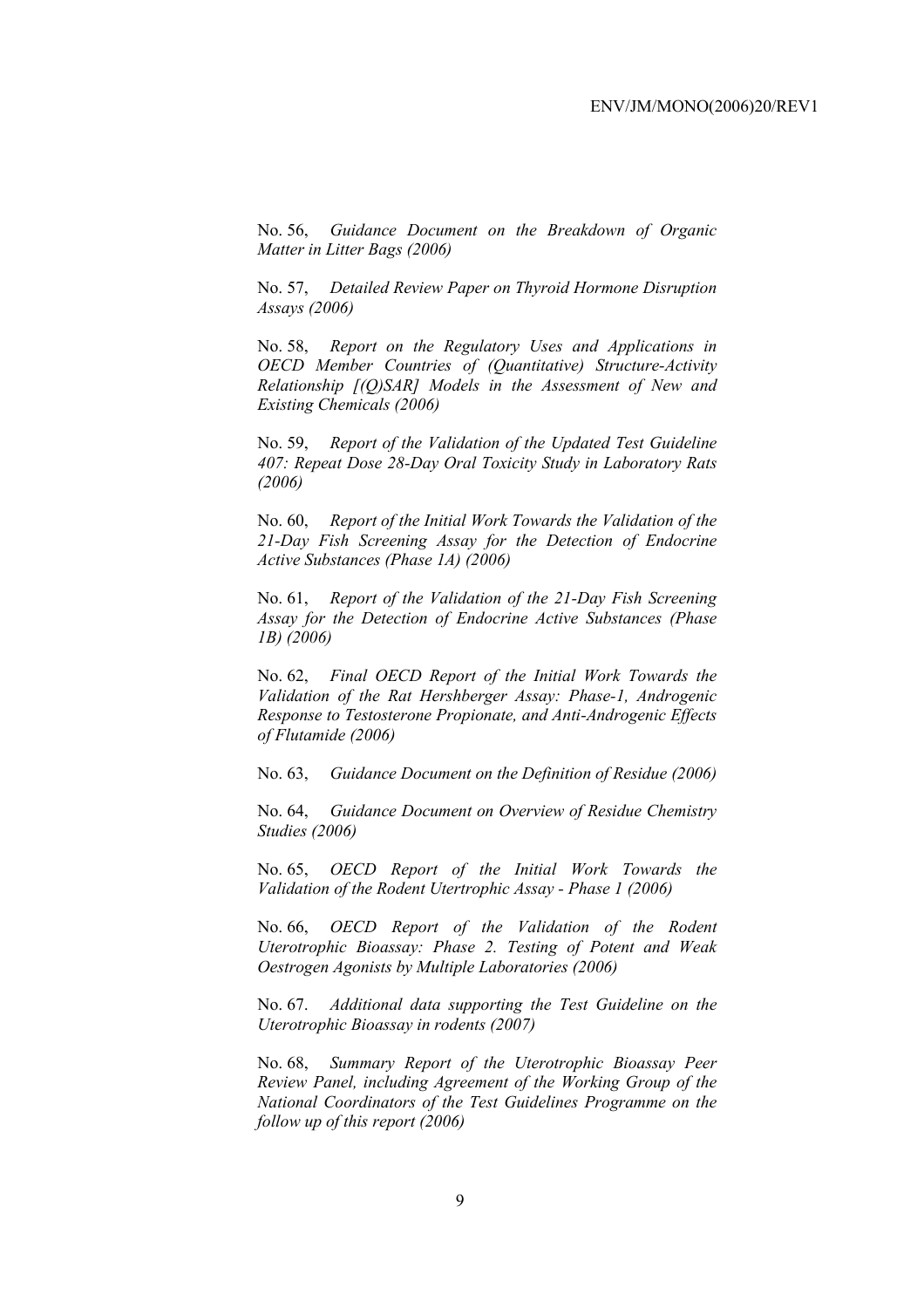No. 69, *Guidance Document on the Validation of (Quantitative) Structure-Activity Relationship [(Q)SAR] Models (2007)* 

No. 70, *Report on the Preparation of GHS Implementation by the OECD Countries (2007)*

No. 71, *Guidance Document on the Uterotrophic Bioassay - Procedure to Test for Antioestrogenicity (2007)*

No. 72, *Guidance Document on Pesticide Residue Analytical Methods (2007)* 

No. 73, *Report of the Validation of the Rat Hershberger Assay: Phase 3: Coded Testing of Androgen Agonists, Androgen Antagonists and Negative Reference Chemicals by Multiple Laboratories. Surgical Castrate Model Protocol (2007)* 

No. 74, *Detailed Review Paper for Avian Two-generation Toxicity Testing (2007)*

No. 75, *Guidance Document on the Honey Bee (Apis Mellifera L.) Brood test Under Semi-field Conditions (2007)* 

No. 76, *Final Report of the Validation of the Amphibian Metamorphosis Assay for the Detection of Thyroid Active Substances: Phase 1 - Optimisation of the Test Protocol (2007)* 

No. 77, *Final Report of the Validation of the Amphibian Metamorphosis Assay: Phase 2 - Multi-chemical Interlaboratory Study (2007)* 

No. 78, *Final Report of the Validation of the 21-day Fish Screening Assay for the Detection of Endocrine Active Substances. Phase 2: Testing Negative Substances (2007)* 

No. 79, *Validation Report of the Full Life-cycle Test with the Harpacticoid Copepods Nitocra Spinipes and Amphiascus Tenuiremis and the Calanoid Copepod Acartia Tonsa - Phase 1 (2007)* 

No. 80, *Guidance on Grouping of Chemicals (2007)* 

No. 81, *Summary Report of the Validation Peer Review for the Updated Test Guideline 407, and Agreement of the Working Group of National Coordinators of the Test Guidelines Programme on the follow-up of this report (2007)*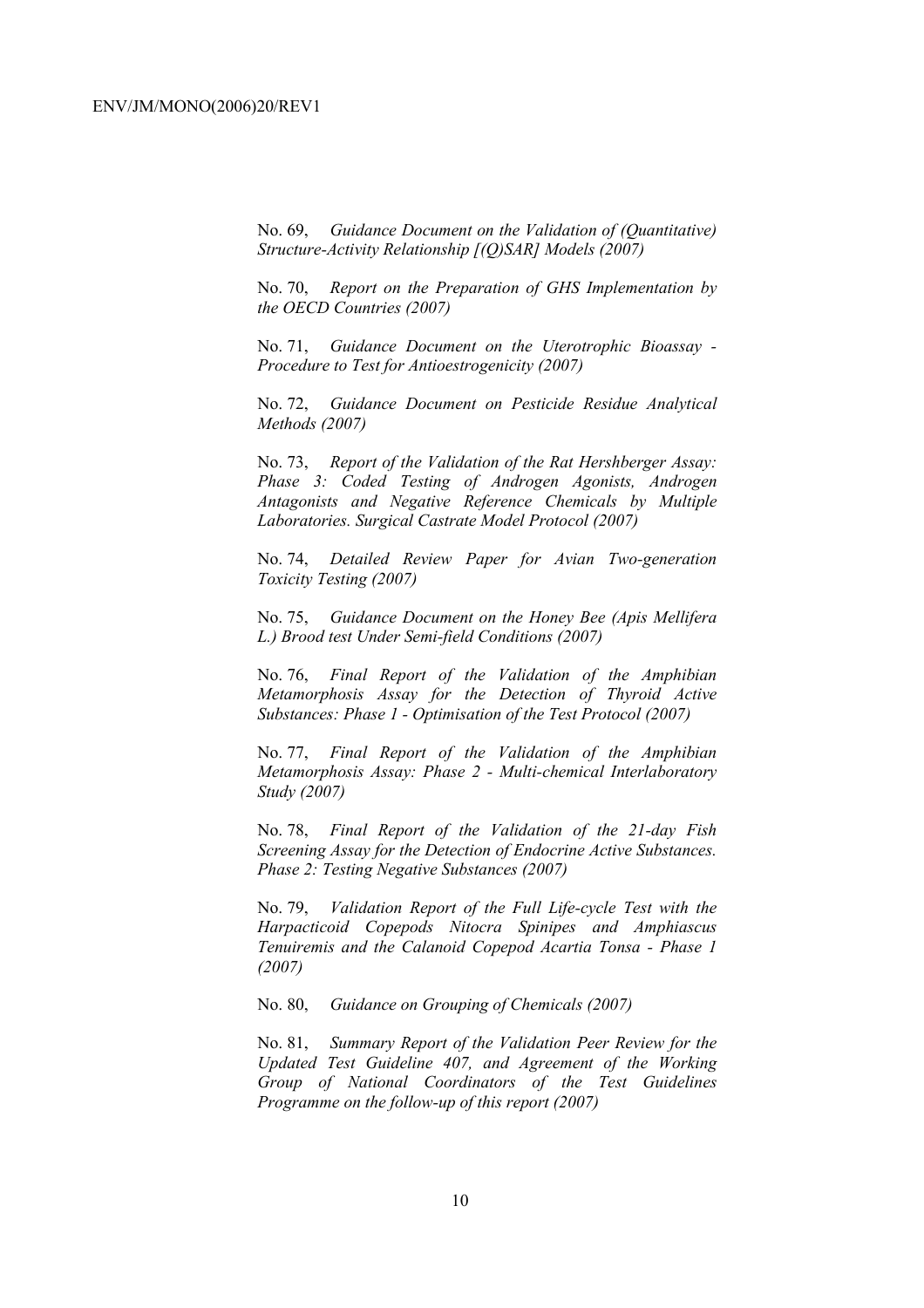No. 82, *Guidance Document on Amphibian Thyroid Histology (2007)* 

No. 83, *Summary Report of the Peer Review Panel on the Stably Transfected Transcriptional Activation Assay for Detecting Estrogenic Activity of Chemicals, and Agreement of the Working Group of the National Coordinators of the Test Guidelines Programme on the Follow-up of this Report (2007)* 

No. 84, *Report on the Workshop on the Application of the GHS Classification Criteria to HPV Chemicals, 5-6 July Bern Switzerland (2007)* 

No. 85, *Report of the Validation Peer Review for the Hershberger Bioassay, and Agreement of the Working Group of the National Coordinators of the Test Guidelines Programme on the Follow-up of this Report (2007)* 

No. 86, *Report of the OECD Validation of the Rodent Hershberger Bioassay: Phase 2: Testing of Androgen Agonists, Androgen Antagonists and a 5 α-Reductase Inhibitor in Dose Response Studies by Multiple Laboratories (2008)*

No. 87, *Report of the Ring Test and Statistical Analysis of Performance of the Guidance on Transformation/Dissolution of Metals and Metal Compounds in Aqueous Media (Transformation/ Dissolution Protocol) (2008)*

No.88 . *Workshop on Integrated Approaches to Testing and Assessment (2008)* 

No.89. *Retrospective Performance Assessment of the Test Guideline 426 on Developmental Neurotoxicity (2008)* 

No.90. *Background Review Document on the Rodent Hershberger Bioassay (2008)* 

No.91*. Report of the Validation of the Amphibian Metamorphosis Assay (Phase 3) (2008)* 

No.92*. Report of the Validation Peer Review for the Amphibian Metamorphosis Assay and Agreement of the Working Group of the National Coordinators of the Test Guidelines Programme on the Follow-Up of this Report (2008)* 

No.93 *. Report of the Validation of an Enhancement of OECD TG 211: Daphnia Magna Reproduction Test (2008)*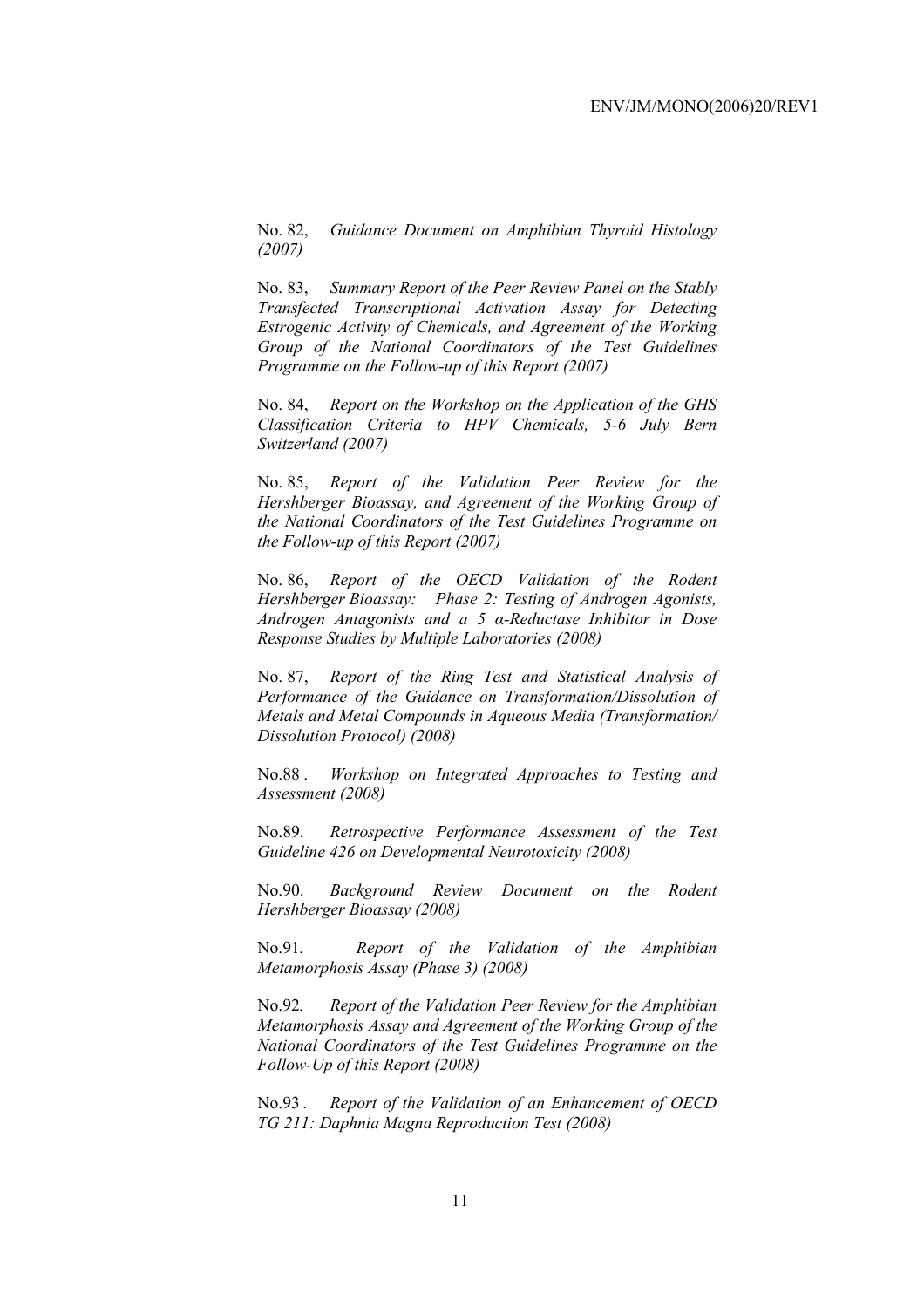No.94*. Report of the Validation Peer Review for the 21-Day Fish Endocrine Screening Assay and Agreement of the Working Group of the National Coordinators of the Test Guidelines Programme on the Follow-up of this Report (2008)* 

No.95 *Detailed Review Paper on Fish Life-Cycle Tests (2008)* 

No.96 *Guidance Document on Magnitude of Pesticide Residues in Processed Commodities (2008)* 

No.97 *Detailed Review Paper on the use of Metabolising Systems for In Vitro Testing of Endocrine Disruptors (2008)* 

No. 98 *Considerations Regarding Applicability of the Guidance on Transformation/Dissolution of Metals Compounds in Aqueous Media (Transformation/Dissolution Protocol) (2008)*

No. 99 *Comparison between OECD Test Guidelines and ISO Standards in the Areas of Ecotoxicology and Health Effects (2008)* 

No.100 *Report of the Second Survey on Available Omics Tools (2009)* 

No.101 *Report on the Workshop on Structural Alerts for the OECD (Q)SAR Application Toolbox (2009)* 

No.102 *Guidance Document for using the OECD (Q)SAR Application Toolbox to Develop Chemical Categories According to the OECD Guidance on Grouping of Chemicals (2009)* 

No.103 *Detailed Review Paper on Transgenic Rodent Mutation Assays (2009)* 

No.104 *Performance Assessment: Conparsion of 403 and CxT Protocols via Simulation and for Selected Real Data Sets (2009)* 

No. 105 *Report on Biostatistical Performance Assessment of the draft TG 436 Acute Toxic Class Testing Method for Acute Inhalation Toxicity (2009)* 

No.106 *Guidence Document for Histologic Evalution of Endorcine and Reproductive Test in Rodents (2009)* 

No.107 *Preservative treated wood to the environment for wood held in storage after treatment and for wooden commodities that are not cover and are not in contact with ground.(2009)*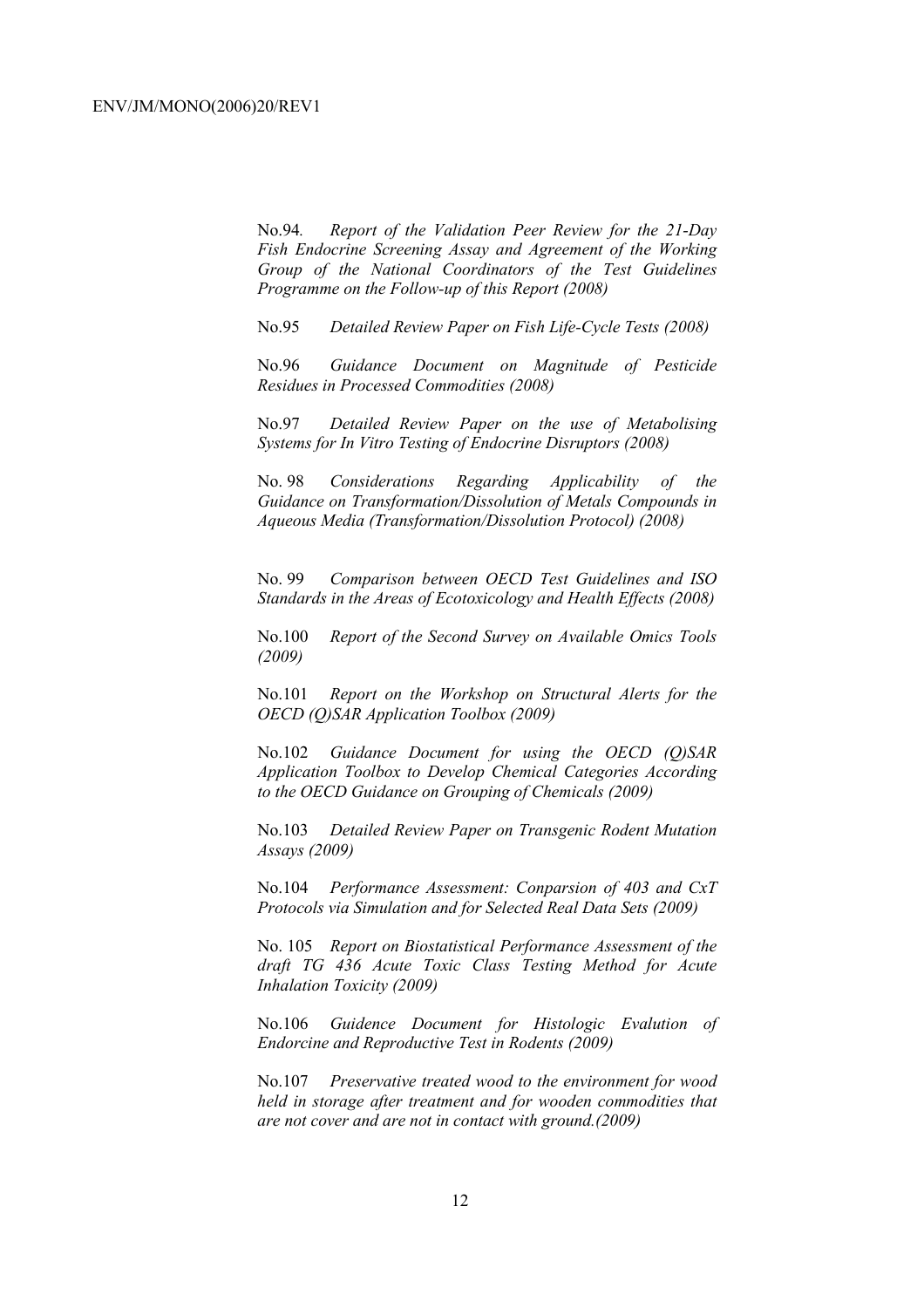No.108, *Intact, Stimulated, Weanling Male Rat Version of the Hershberger Bioassay(2009)* 

No.109, *Literature Review on the 21-Day Fish Assay and the Fish Short-Term Reproduction Assay (2009)* 

 No.110, *Report of the Validation Peer Review for the Weanling Hershberger Bioassay and Agreement of The Working Group of National Coordinators of the Test Guidelines Programme on the Follow-Up of this Report (2009)* 

#### **© OECD 2009**

Applications for permission to reproduce or translate all or part of this material should be made to: Head of Publications Service, OECD, 2 rue André-Pascal, 75775 Paris Cedex 16, France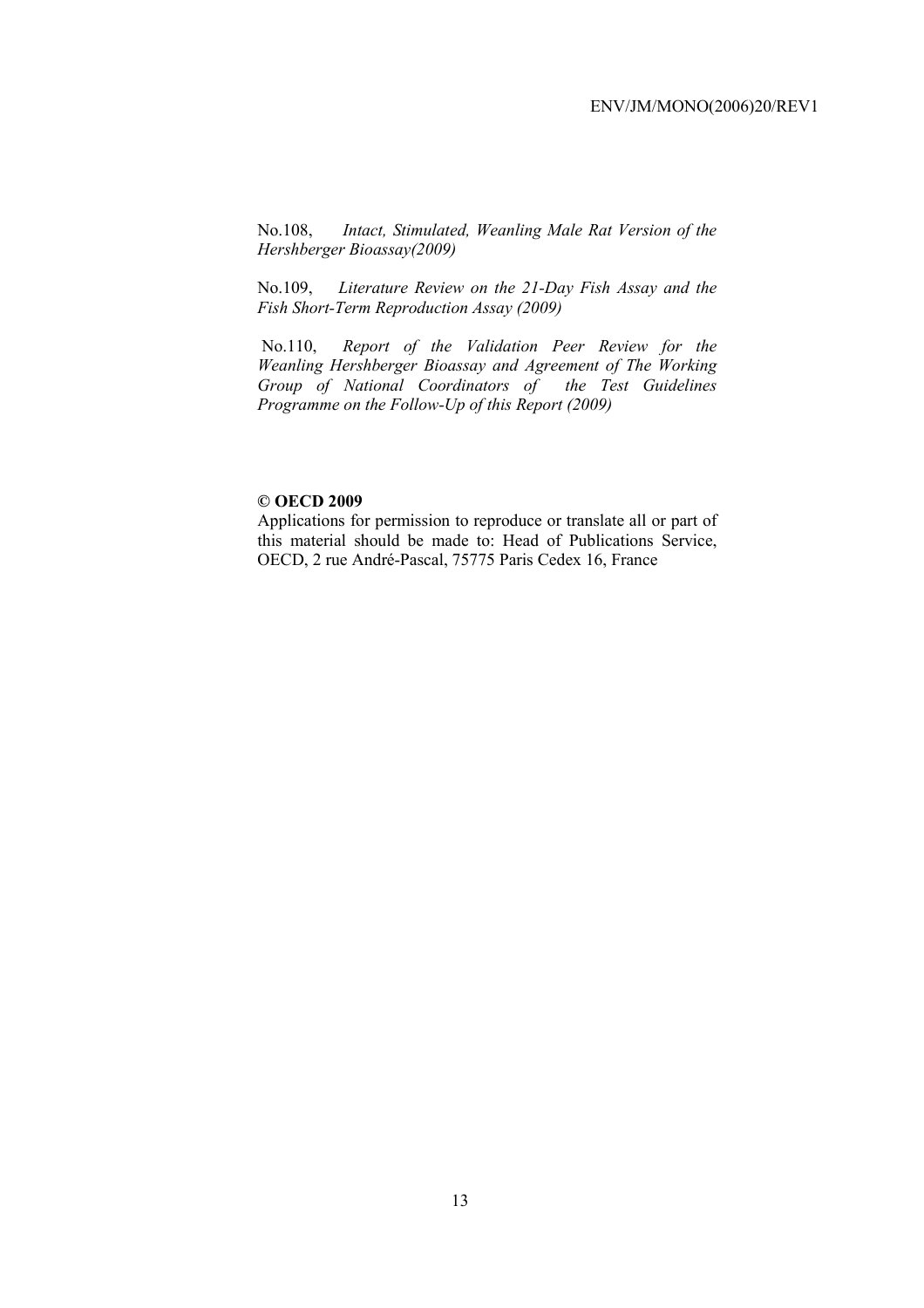#### **About the OECD**

The Organisation for Economic Co-operation and Development (OECD) is an intergovernmental organisation in which representatives of 30 industrialised countries in North America, Europe and the Asia and Pacific region, as well as the European Commission, meet to co-ordinate and harmonise policies, discuss issues of mutual concern, and work together to respond to international problems. Most of the OECD's work is carried out by more than 200 specialised committees and working groups composed of member country delegates. Observers from several countries with special status at the OECD, and from interested international organisations, attend many of the OECD's workshops and other meetings. Committees and working groups are served by the OECD Secretariat, located in Paris, France, which is organised into directorates and divisions.

The Environment, Health and Safety Division publishes free-of-charge documents in ten different series: **Testing and Assessment**; **Good Laboratory Practice and Compliance Monitoring**; **Pesticides and Biocides**; **Risk Management**; **Harmonisation of Regulatory Oversight in Biotechnology**; **Safety of Novel Foods and Feeds; Chemical Accidents; Pollutant Release and Transfer Registers; Emission Scenario Documents; and the Safety of Manufactured Nanomaterials.** More information about the Environment, Health and Safety Programme and EHS publications is available on the OECD's World Wide Web site (http://www.oecd.org/ehs/).

*This publication was produced within the framework of the Inter-Organisation Programme for the Sound Management of Chemicals (IOMC).* 

**The Inter-Organisation Programme for the Sound Management of Chemicals (IOMC) was established in 1995 following recommendations made by the 1992 UN Conference on Environment and Development to strengthen co-operation and increase international coordination in the field of chemical safety. The participating organisations are FAO, ILO, OECD, UNEP, UNIDO, UNITAR and WHO. The World Bank and UNDP are observers. The purpose of the IOMC is to promote co-ordination of the policies and activities pursued by the Participating Organisations, jointly or separately, to achieve the sound management of chemicals in relation to human health and the environment.**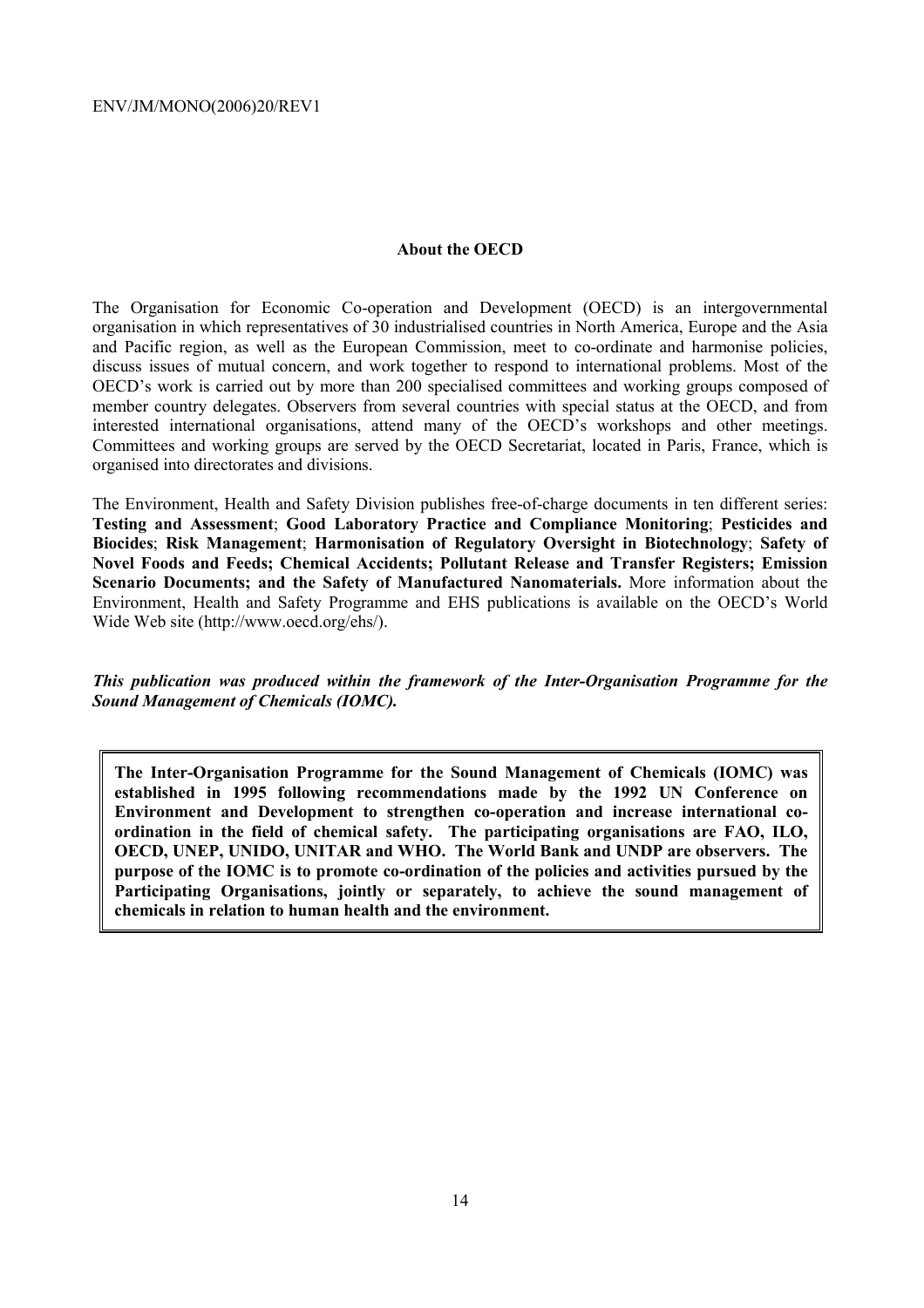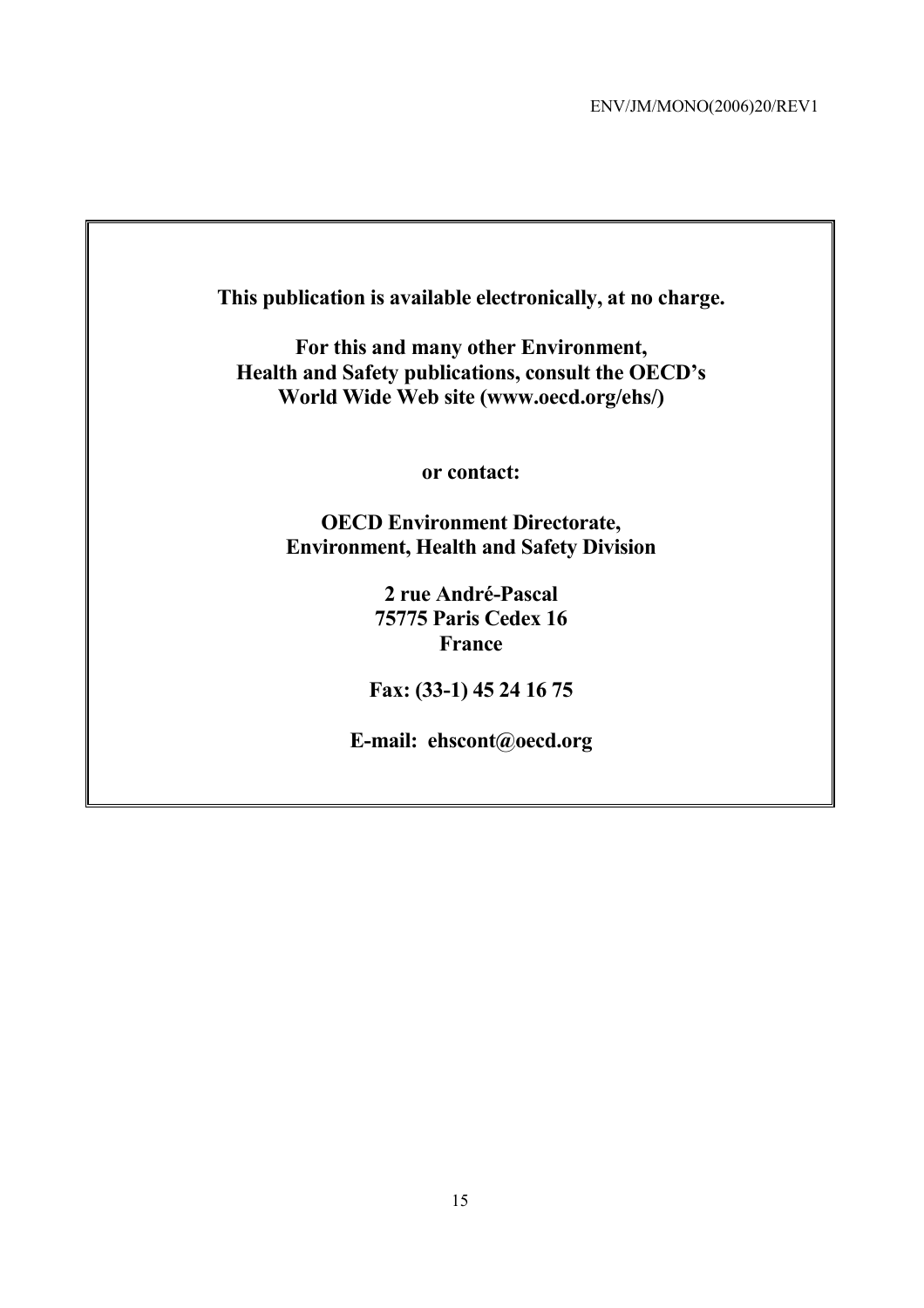#### **FOREWORD**

This Guidance Document describes in detail the process of Test Guideline development, including the structure of the Test Guidelines Programme (TGP) and the responsibilities of those involved.

The most recent revision of the Guidance Document consisted in inserting a new Annex 2 between Annex 1 and the former Annex 2 to describe processes for specific cases. Former Annex 2 is now Annex 3.

This document is published on the responsibility of the Joint Meeting of the Chemicals Committee and the Working Party on Chemicals, Pesticides and Biotechnology.

Contact for further details: Environment, Health and Safety Division Environment Directorate Organisation for Economic Co-Operation and Development 2, rue André Pascal 75775 Paris Cedex 16, France

Tel : 33-1-45-24-16-74 E.mail: env.edcontact@oecd.org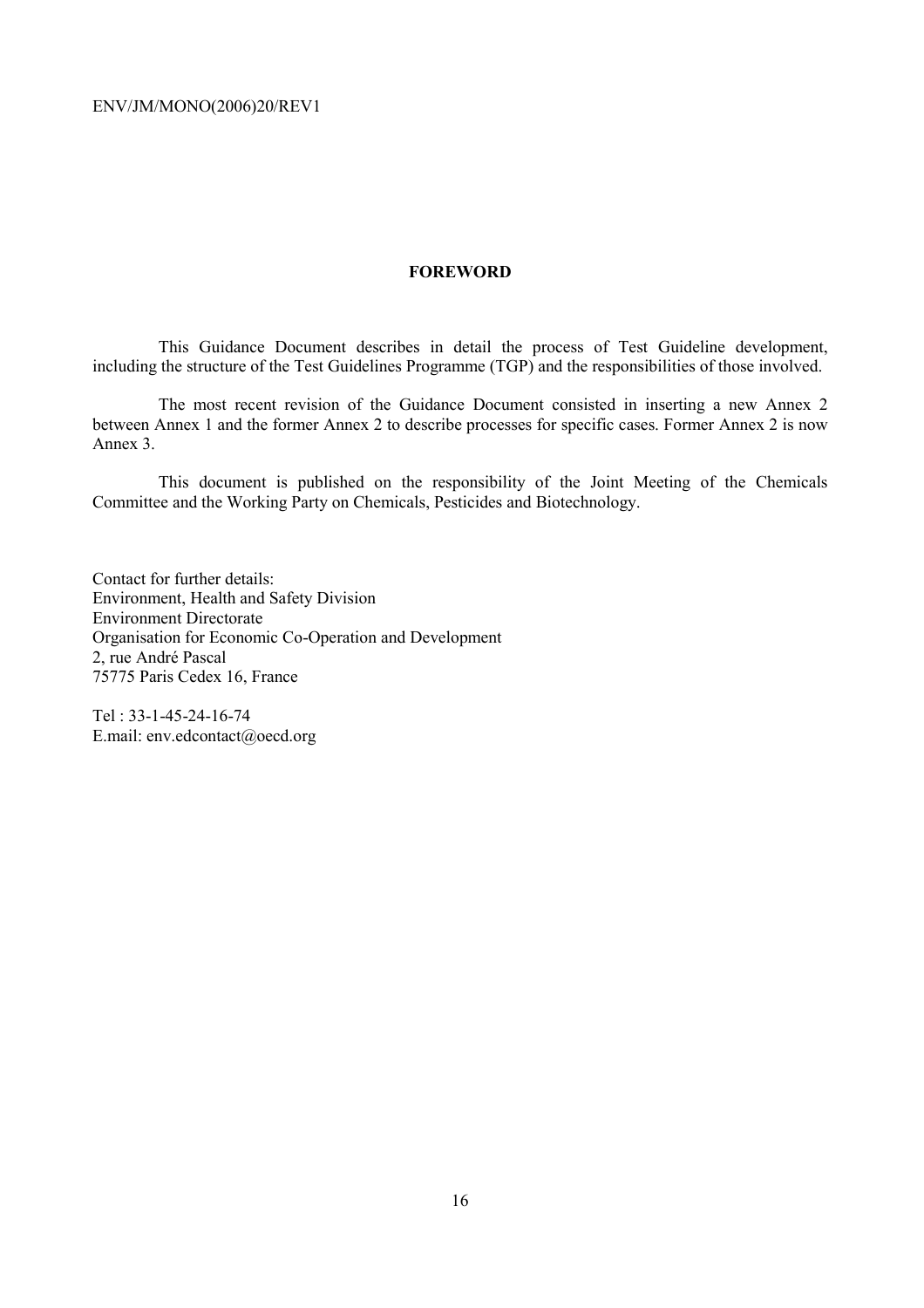# **TABLE OF CONTENTS**

| MEETINGS OF NATIONAL COORDINATORS OF THE TEST GUIDELINES PROGRAMME                                                                   |  |
|--------------------------------------------------------------------------------------------------------------------------------------|--|
|                                                                                                                                      |  |
|                                                                                                                                      |  |
|                                                                                                                                      |  |
|                                                                                                                                      |  |
|                                                                                                                                      |  |
|                                                                                                                                      |  |
| APPROVAL OF TEST GUIDELINE PROPOSALS BY NATIONAL CO-ORDINATORS  34<br>ENDORSEMENT BY THE ENVIRONMENT POLICY COMMITTEE AND SUBSEQUENT |  |
|                                                                                                                                      |  |
|                                                                                                                                      |  |
|                                                                                                                                      |  |
| <b>ANNEX 3:</b>                                                                                                                      |  |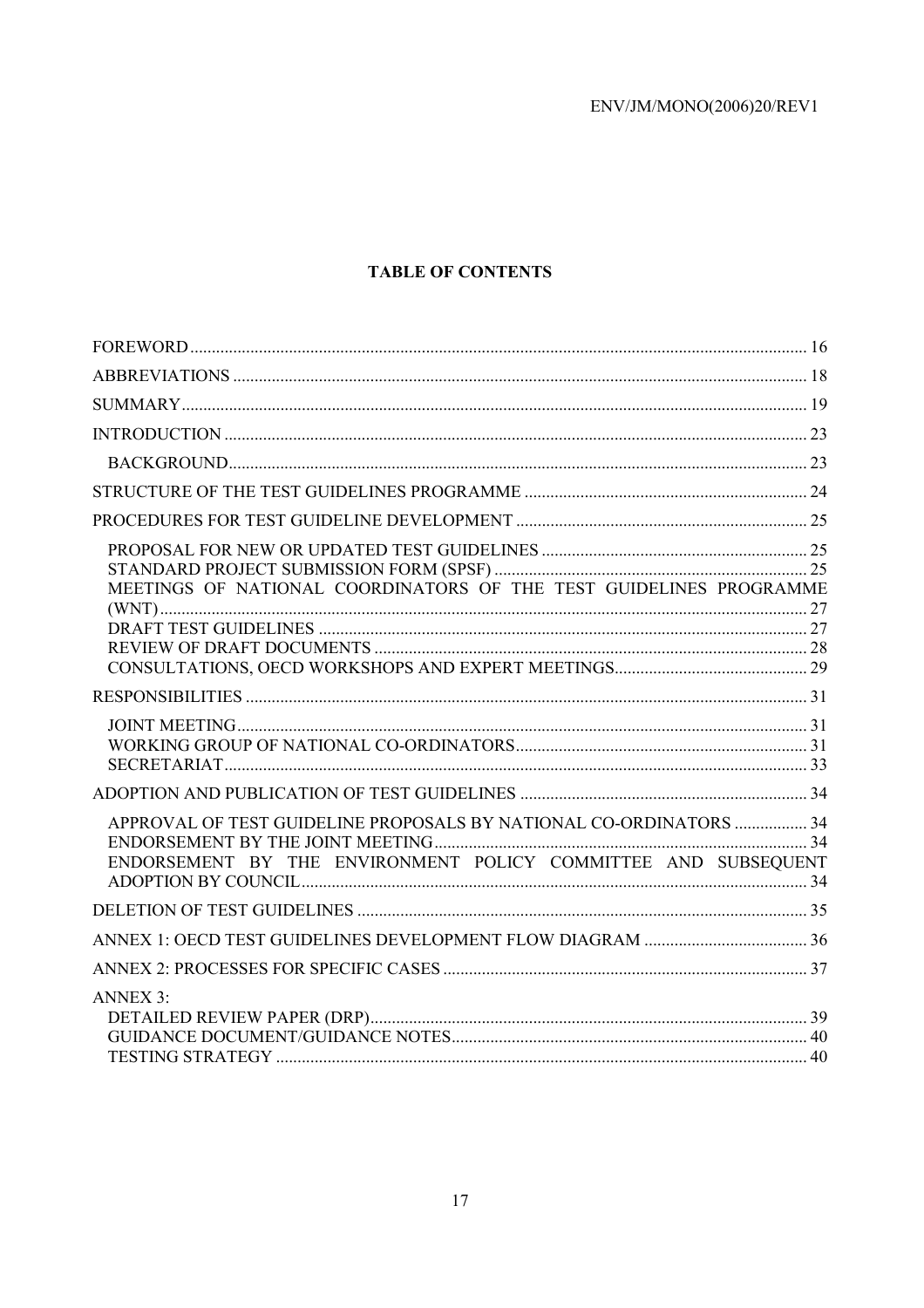#### **ABBREVIATIONS**

- ASTM: ASTM International
- BIAC: Business and Industry Advisory Committee to the OECD
- DRP: Detailed Review Paper
- EC: European Commission
- EPOC: Environment Policy Committee
- ICAPO: International Council on Animal Protection in OECD Programmes
- ISO: International Organisation for Standardisation
- JM: Joint Meeting of the Chemicals Committee and Working Party on Chemicals, Pesticides and Biotechnology
- MAD: Mutual Acceptance of Data
- NCs: National Co-ordinators
- NGO: Non-Governmental Organisation
- NPP: National Position Paper
- OECD: Organisation for Economic Cooperation and Development
- SPSF: Standard Project Submission Form
- TG: Test Guideline
- TGP: Test Guidelines Programme
- WNT: Working Group of National Co-ordinators of the Test Guidelines Programme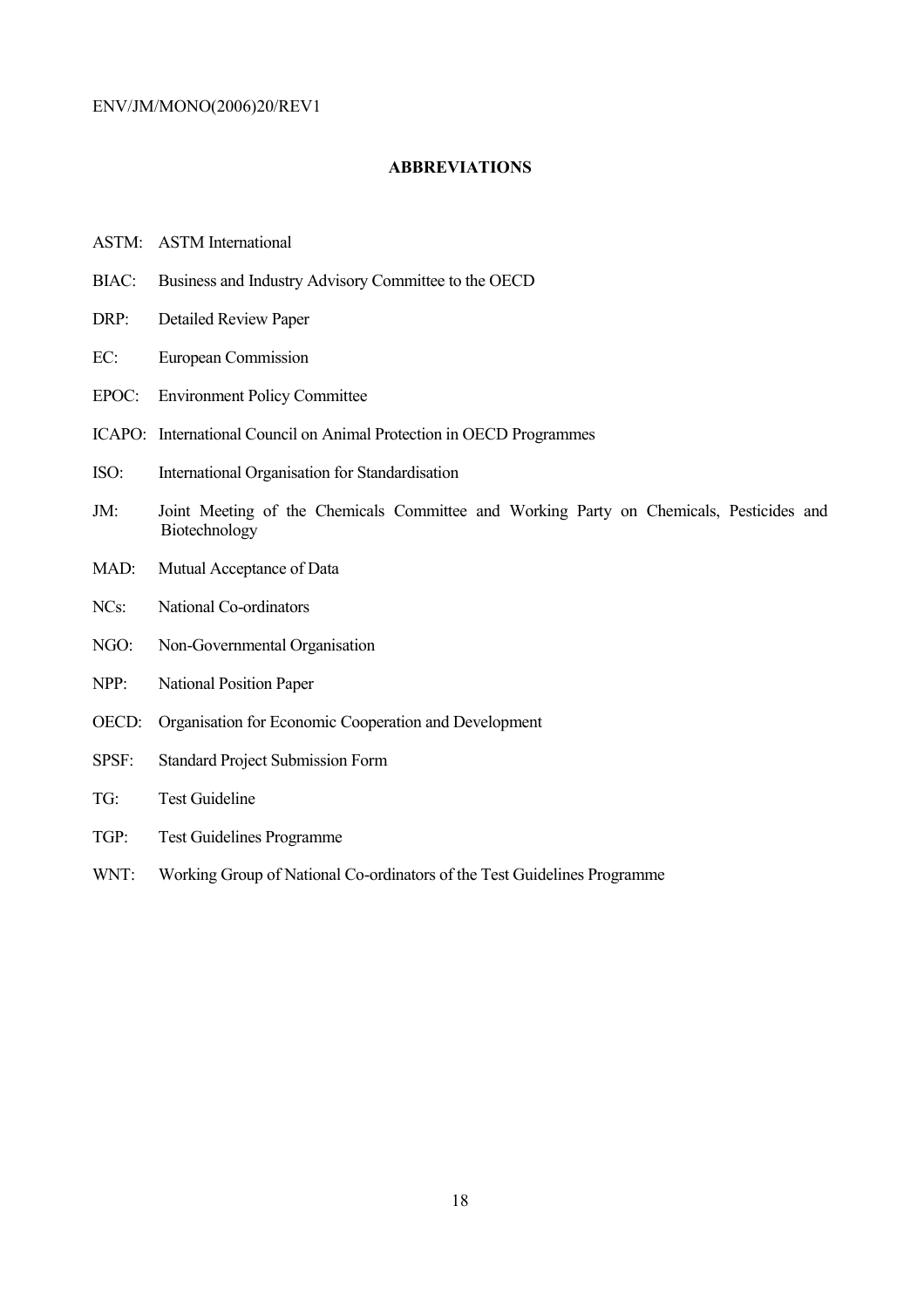#### **SUMMARY**

The first edition of the Guidance Document for the Development of OECD Guidelines for the Testing of Chemicals was published in 1993 and reformatted in 1995. It was developed following a decision of the 17th Joint Meeting of the Chemicals Committee and the Working Party on Chemicals, Pesticides and Biotechnology<sup>1</sup> in 1991 that the responsibilities and various procedures for OECD Test Guideline development and updating should be set out in a single policy document. The present document describes the structure of the Test Guidelines Programme (TGP), the various responsibilities of those involved in the process and, in detail, the procedures that are followed during the development of new, or the updating of existing, Test Guidelines.

With an increase in the number of projects in the Test Guidelines Programme, a new procedure to standardise project submissions was adopted in 1999. This procedural change, together with other evolving activities in the Test Guidelines Programme, raised the need to update the present Guidance Document to reflect current practices in the development of OECD Test Guidelines for the Testing of Chemicals.

In 2005, the  $38<sup>th</sup>$  Joint Meeting of the Chemicals Committee and the Working Party on Chemicals, Pesticides and Biotechnology, agreed to a number of improvements in the management and review of proposals for projects, which are reflected in this revised Guidance Document and in the Standard Project Submission Form (SPSF). In particular when dealing with a proposal for a new OECD Test Guideline, the validation status, the regulatory needs, the use and limitations of the test method, and the project management process, including resource needs and timelines should be adequately characterised to enable the Working Group of National Coordinators to assess the suitability of the project for the work plan of the Test Guidelines Programme.

#### **STRUCTURE AND REPONSIBILITIES**

The National Co-ordinators (NCs) from the respective OECD member countries, non-member economies adhering to the Mutual Acceptance of Data<sup>2</sup> and the European Commission (EC) have a central position in the Test Guidelines Programme. They submit national proposals for new or revised Guidelines and provide comments agreed on at the national level on proposals circulated by the Secretariat. In order to be most efficient, NCs provide a national focal point to gather input from a network of experts and thus are required to be aware of developments related to test methods in their own country. The Working Group of National Co-ordinators of the Test Guidelines Programme (WNT) meets at least once a year. Collectively, the WNT oversees the Test Guidelines Programme and works towards the development of draft Test Guidelines based on a consensus.

<sup>|&</sup>lt;br>|<br>|

Formerly the Joint Meeting of the Chemicals Group and Management Committee.

<sup>2</sup> The 1981 OECD Council Decision concerning the *Mutual Acceptance of Data (MAD)* in the Assessment of Chemicals is built on the OECD Test Guidelines and Good Laboratory Practice Principles (GLP). The Council Act requires OECD governments to accept chemical test data developed for regulatory purposes in another country if these data were developed in accordance with the OECD Test Guidelines and GLP Principles. This means new data for notifications or registrations of a chemical only have to be developed once, and are then used across OECD countries.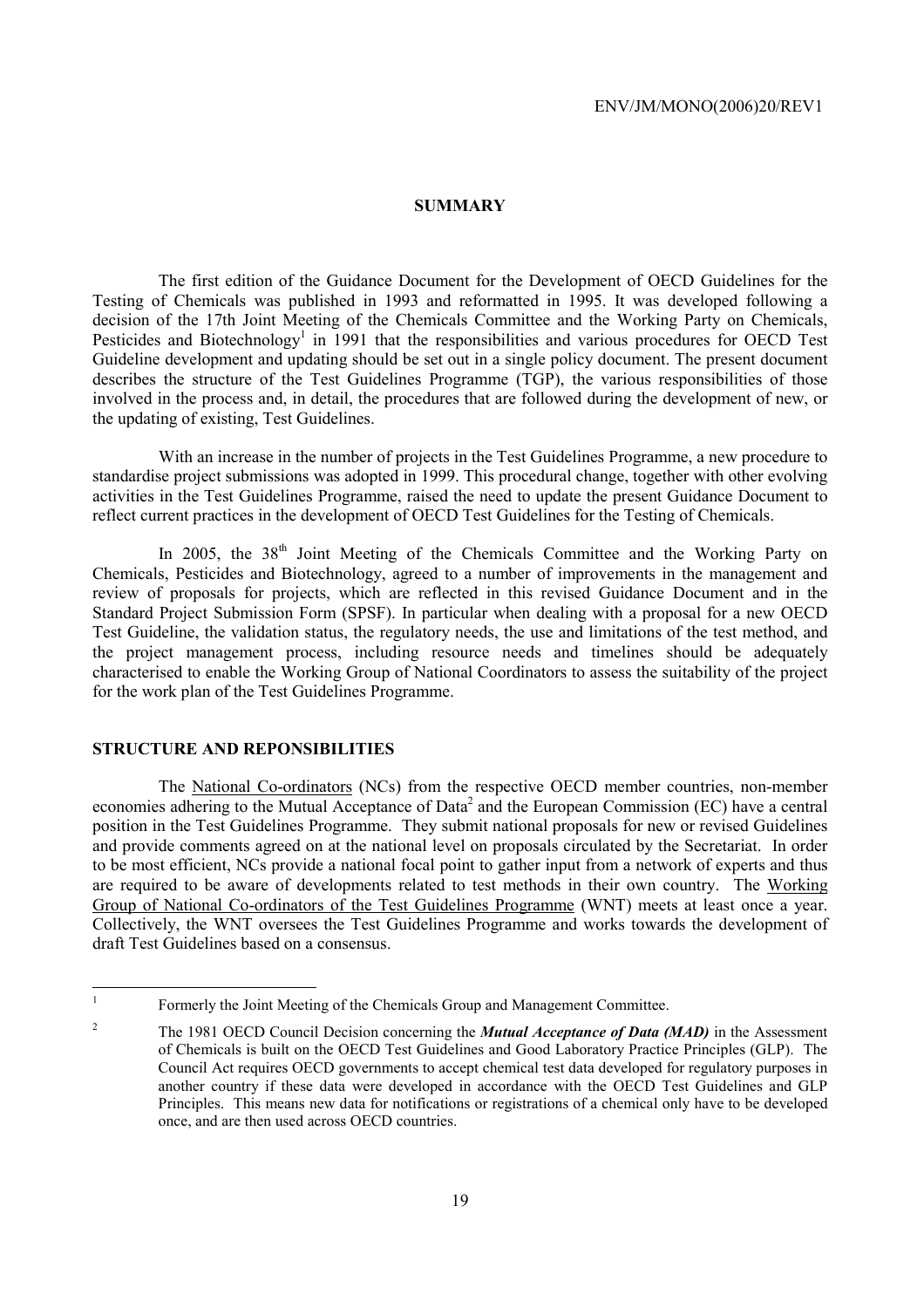The Secretariat's main role is to provide the structural and administrative support to the Programme. It maintains and develops the three-year rolling work plan for the Programme (with annual updates), assists member countries in the steps necessary for developing or revising Test Guidelines, including the organisation of workshops and meetings, and circulates the various Test Guideline-related documents. Where necessary, the Secretariat takes initiatives in the revision of existing Test Guidelines. It is responsible for periodically revising the compendium of Guidelines.

The Joint Meeting generally oversees the implementation of the Programme, reviews and endorses draft Test Guidelines prior to adoption by the Council, and builds consensus to overcome policy differences that might otherwise jeopardise progress in Test Guideline development. The Joint Meeting also ensures that the allocation of resources is sufficient for the agreed work programme.

#### **PROCEDURES FOR TEST GUIDELINE DEVELOPMENT**

#### *Proposals for new or updated Test Guidelines*

Proposals for the development of new or updated Test Guidelines can be submitted by the member countries, the international scientific community, industry, non-governmental organisations, all via a National Co-ordinator. They can also be submitted by the EC or the Secretariat. A proposal for a new Test Guideline or the revision of an existing Test Guideline should undergo a critical appraisal concerning its scientific and regulatory justification (e.g. its existing or foreseen regulatory needs, validation status, relevance and reliability) prior to the addition of the project to the Programme's work plan.

A Standard Project Submission Form (SPSF) is available to NCs. The form specifies the information generally required to submit a proposal for new or updated Test Guidelines or related documents to the WNT, including the project description and the actions planned toward the development of the Test Guideline, the project milestones, and deliverables. Prior to a formal submission, there is a possibility for lead countries to signal their intention by submitting a preliminary proposal to gain support and seek comments to refine the definitive proposal. The proposal included in a SPSF is reviewed by the WNT and a project is considered for inclusion in the work plan when the NCs agree that the proposal meets the information requirements described in the SPSF.

#### *Development and review of documents*

In order to achieve broad acceptance of new and updated Test Guidelines, the views of recognised experts from member countries and of the NCs are sought by the Secretariat at various stages of Test Guideline development. Depending on the preferences of the member countries, documents for review can be sent both to the NC and to nominated National Experts (a list of which is made available to the Secretariat) or to the NC only, who subsequently circulates the documents for comment to selected National Experts. Whichever option is chosen, National Experts should always send their comments to their NC for his/her review. NCs then prepare a National Position Paper (NPP) on draft Test Guideline proposals and other documents circulated, and NPPs should preferably contain a consensus view on the issues raised in the document. When a single national position is not possible, the NPP should contain a compilation of alternative views. In addition to the review by member countries, the Secretariat may also request expert comment, drafted as a Position Paper, from the wider stakeholder groups involved in the Test Guidelines Programme, including the Business and Industry Advisory Committee to the OECD (BIAC), the International Council on Animal Protection in OECD Programmes (ICAPO), international scientific societies and/or other recognised organisations and NGOs, as appropriate.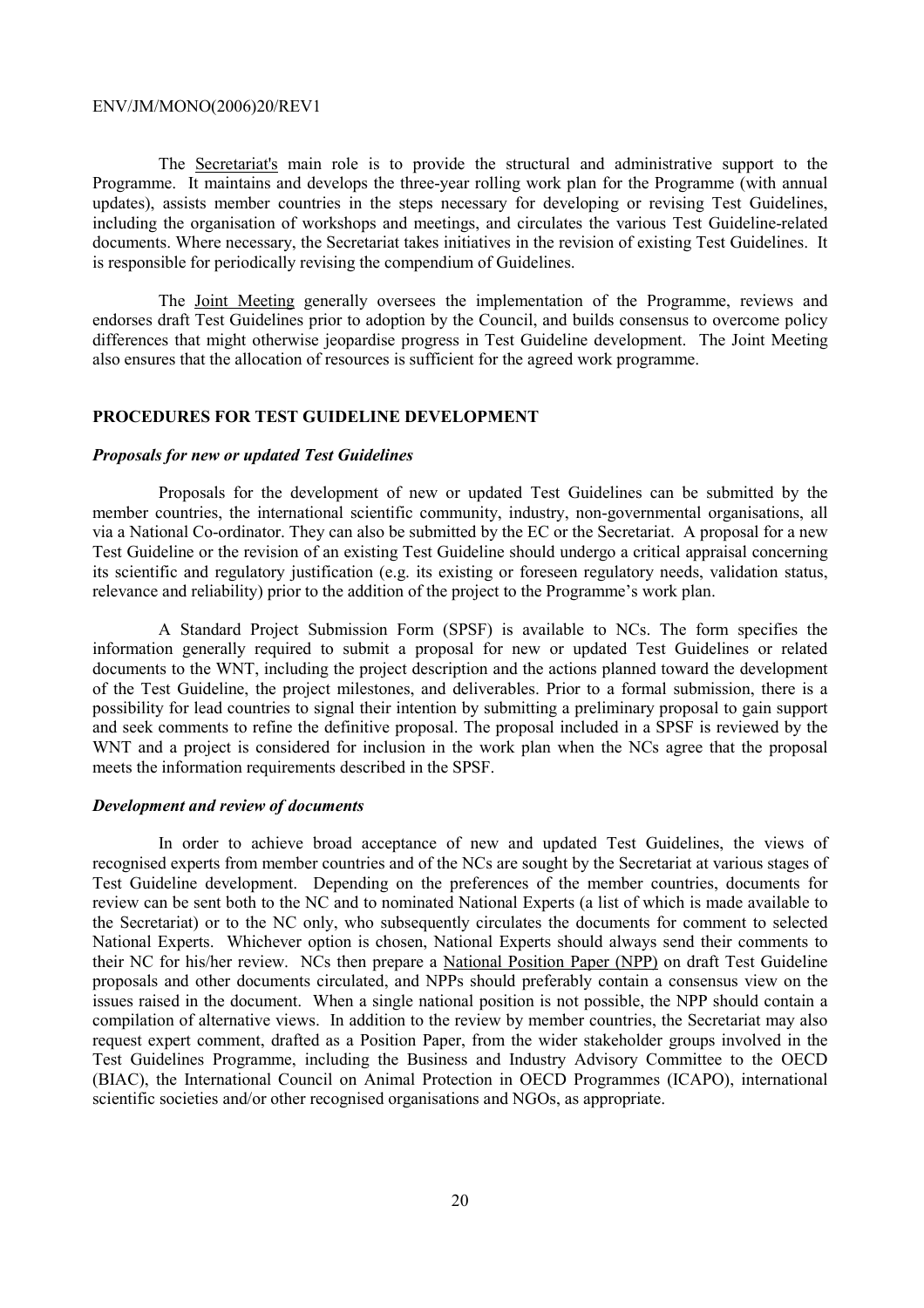#### *OECD Workshops, Consultations and Expert Meetings*

Depending on the extent and nature of comments received on draft documents circulated to the NCs and other stakeholders, the Secretariat, in consultation with the lead country, can choose to circulate a revised draft to the NCs in accordance with the comments received, or propose that an OECD Workshop, a Consultation of Experts, or an *ad hoc* Expert Meeting be held to resolve outstanding issues. The type of meeting held will depend on the scope and nature of issues identified during the commenting period, and the significance of these issues on the progress and/or finalisation of the Test Guidelines. These consultations/meetings vary in their purpose and in the level of national representation required from participants. The decision to organise an OECD Workshop or an *ad hoc* Expert Meeting is made in consultation with the NCs and, if necessary, the Joint Meeting if the subject is relevant to several Programmes under Joint Meeting supervision. The consultative processes described below are used to respond to comments received on draft documents or proposals, but can also be utilised in a proactive manner early in the development of a proposal if it would be useful to help resolve issues prior to a general commenting process.

An OECD Workshop can be organised when it is considered desirable to discuss various concepts of testing and/or to acquire insight into current scientific progress in a particular area of testing. OECD Workshops are normally open to interested scientists from both member countries and non-member economies. The recommendations from Workshops are advisory, but may be forwarded to OECD groups for their information and further consideration.

A Consultation of Experts can be arranged by the Secretariat when there are considerable differences of opinion concerning the technical/scientific content of the proposal, and when the resolution of these issues is important for the progress of the proposal. The number of invited experts to a Consultation Meeting should preferably be small. Experts participate in Consultation Meetings in a personal capacity, and so a consensus on all issues is not necessary for the further development of the proposal.

An *ad hoc* Expert Meeting can be arranged when, on the basis of comments received on a draft Test Guideline Proposal, it is anticipated that agreement among countries (member countries and non member economies adhering the MAD) on the proposal can be reached. Experts are nominated by their respective NC and formally represent their member country's position on the subjects discussed. In addition, stakeholder groups such as environmental NGOs, BIAC and ICAPO, when appropriate, may also be invited to nominate experts for these meetings.

#### *Approval, endorsement and adoption*

After sufficient agreement on a proposal has been reached, for example, by using some or all of the process described above, a draft Test Guideline is submitted to the NCs for their approval, either at the WNT meetings or by written procedure. Once approved by the NCs, the draft Test Guideline is forwarded to the Joint Meeting for their review and endorsement. A draft Test Guideline may be referred back to the National Co-ordinators or the Secretariat by the Joint Meeting with a request for further changes prior to endorsement, together with the rationale for such changes. After endorsement by the Joint Meeting, the Secretariat submits the proposal to the Environment Policy Committee (EPOC). Under written procedure, EPOC is invited to agree to the submission of the proposal to the Council for formal adoption.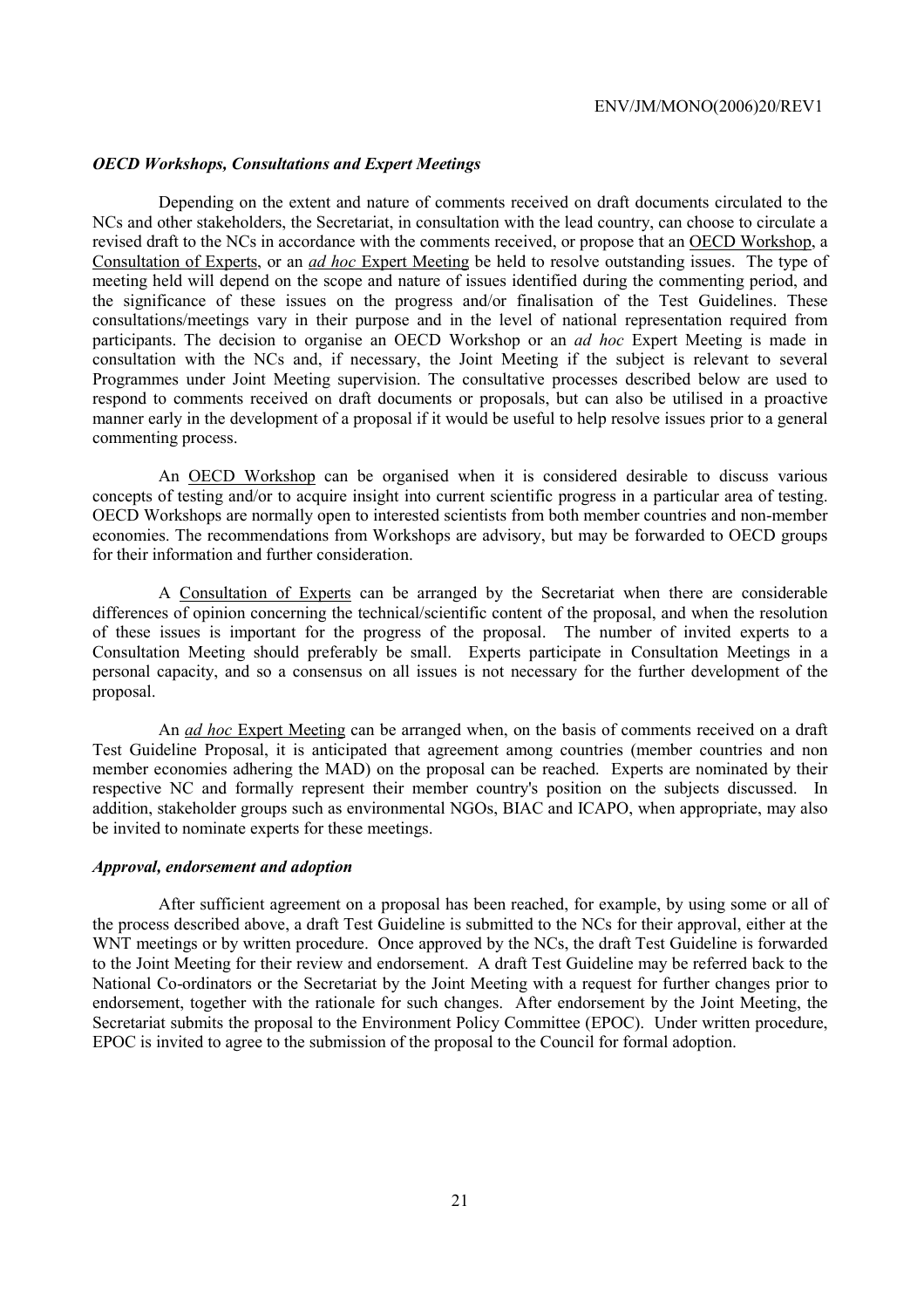# *Deletion of Test Guidelines*

The procedures for review, approval and endorsement of the proposed deletion of (an) existing Test Guideline(s) are the same as those described for the development of new, or the update of existing, Test Guidelines.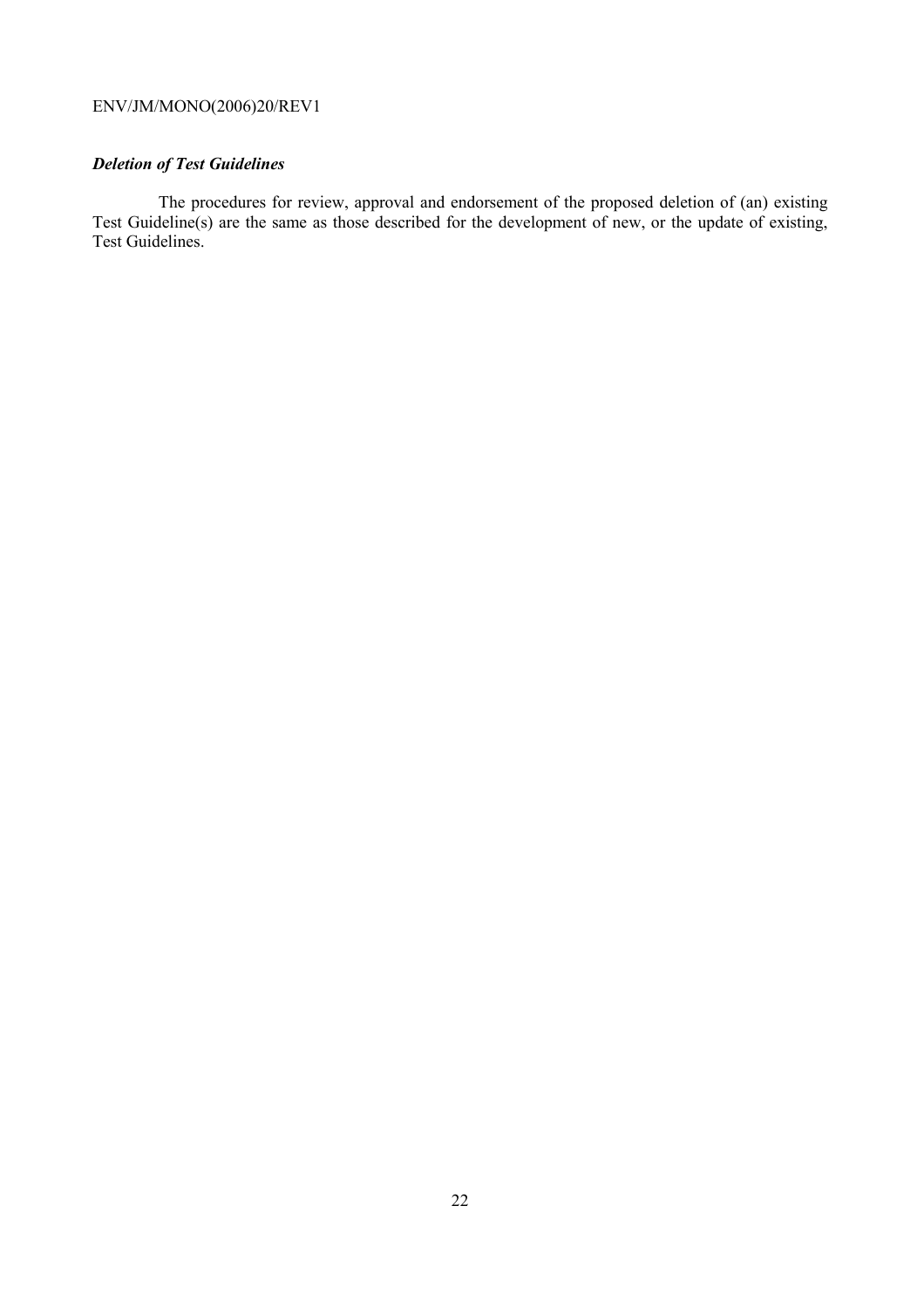#### **INTRODUCTION**

1. This document describes the supporting structure and procedures for Test Guidelines development, and the roles and interactions between member countries and other stakeholders in the Test Guidelines Programme.

#### **BACKGROUND**

2. In April 1990, a supporting structure and procedures for the development and updating of OECD Test Guidelines were proposed. The structure and procedures were discussed during the 14th Joint Meeting in May 1990, at which time several delegates identified the need for a "more precise allocation of tasks between the National Co-ordinators and the Joint Meeting".

3. In compliance with this request, the Chairman's report of the first Meeting of the National coordinators (which later became the WNT), held in April 1990, outlined in more detail the roles and responsibilities of the Joint Meeting, the National Co-ordinators and the Secretariat.

4. During the 17th Joint Meeting in November 1991 it was agreed that the responsibilities and procedures for Test Guideline development, as mentioned above, should be contained in a single policy document which would also include guidance on the role of National Co-ordinators, particularly with respect to commenting procedures to be used in the national review of Test Guideline proposals. That single policy document was made available in 1995 as OECD's Guidance Document 1.

5. In 1999, the WNT meeting reviewed the output of the Programme. The meeting noted that Test Guidelines were becoming more numerous and sophisticated in order to keep pace with progressing science. Thus the review of project proposals submitted for new or updated TGs was becoming more demanding in terms of the type and amount of information needed to evaluate the scope, applicability, validation status, performance of the test, additional work and resources needed for Test Guideline development. The National Co-ordinators agreed that project proposals should be submitted via a Standard Project Submission Form (SPSF), and included criteria in it for review of these proposals.

6. In 2005, following discussions at the 38<sup>th</sup> Joint Meeting and the 17<sup>th</sup> WNT Meeting on the need to refocus the Programme, a number of measures were agreed to improve the efficiency of the Test Guidelines development. Some of these measures aim to improve the review of project proposals by the WNT using existing or revised criteria, in order to better define intermediate steps and resources needed for Test Guideline development.

7. The present document has been prepared to update the guidance material on the development of Test Guidelines in the OECD and the responsibilities of the various participants in the process. A flow diagram of the various steps and procedures is provided in Annex 1 to this document.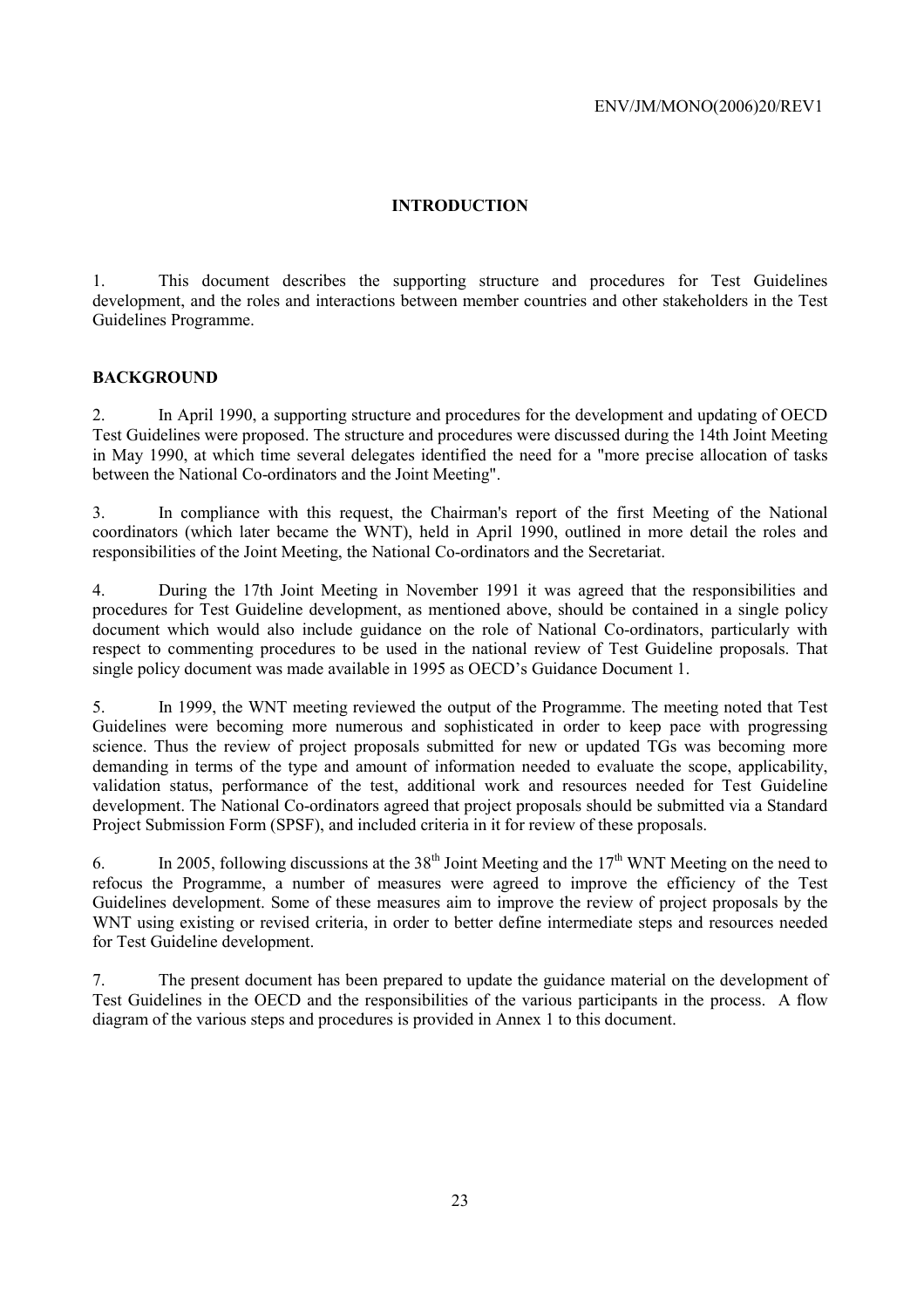#### **STRUCTURE OF THE TEST GUIDELINES PROGRAMME**

8. The Test Guidelines Programme provides the supporting structure for developing new and revising existing OECD Test Guidelines. A central position in this Programme is assigned to the National Co-ordinators from member countries and non-member economies adhering to the Mutual Acceptance of Data<sup>3</sup>, plus the European Commission (EC). National Co-ordinators are appointed by member countries and non-member governments. They submit proposals on the work programme, and assess proposals for new and updated Guidelines, and Test Guideline-related documents. The Working Group of the National Co-ordinators of the Test Guidelines Programme (WNT) meets at least once a year.

9. Scientific input to the Test Guidelines Programme is obtained primarily through the National Coordinators, through consultation with National Experts nominated by the member countries. In addition, contributions by invited experts may be made to the Test Guidelines Programme from, for example, the Business and Industry Advisory Committee to the OECD (BIAC), the International Council on Animal Protection in OECD Programmes (ICAPO), Environmental Non-governmental organisations (NGOs) and the Trade Union Advisory Committee to the OECD (TUAC). These stakeholders can contribute via National Co-ordinators or directly on projects under the auspices of the WNT.

10. The Secretariat manages the administrative processes of the Test Guidelines Programme for the National Co-ordinators, including drafting meeting documents and organising Expert Meetings and Workshops. The Secretariat assists member countries in developing TGs by circulating draft guidelines, collecting comments, and addressing technical and policy issues with relevant experts, either by written procedure, in teleconferences, or in face-to-face meetings. Where necessary, the Secretariat takes initiatives in the updating of existing Test Guidelines. In addition, the Secretariat can obtain expert advice via consultancy or secondment arrangements, if necessary.

11. The Joint Meeting generally oversees the implementation of the Programme, and reviews and approves the work plan and priorities set by the WNT. The Secretariat provides each Joint Meeting with a progress report of activities and a proposed work plan, developed in consultation with the WNT.

3

The 1981 OECD Council Decision concerning the *Mutual Acceptance of Data (MAD)* in the Assessment of Chemicals is built on the OECD Test Guidelines and Good Laboratory Practice Principles (GLP). The Council Act requires OECD governments to accept chemical test data developed for regulatory purposes in another country if these data were developed in accordance with the OECD Test Guidelines and GLP Principles. This means new data for notifications or registrations of a chemical only have to be developed once, and are then used across OECD countries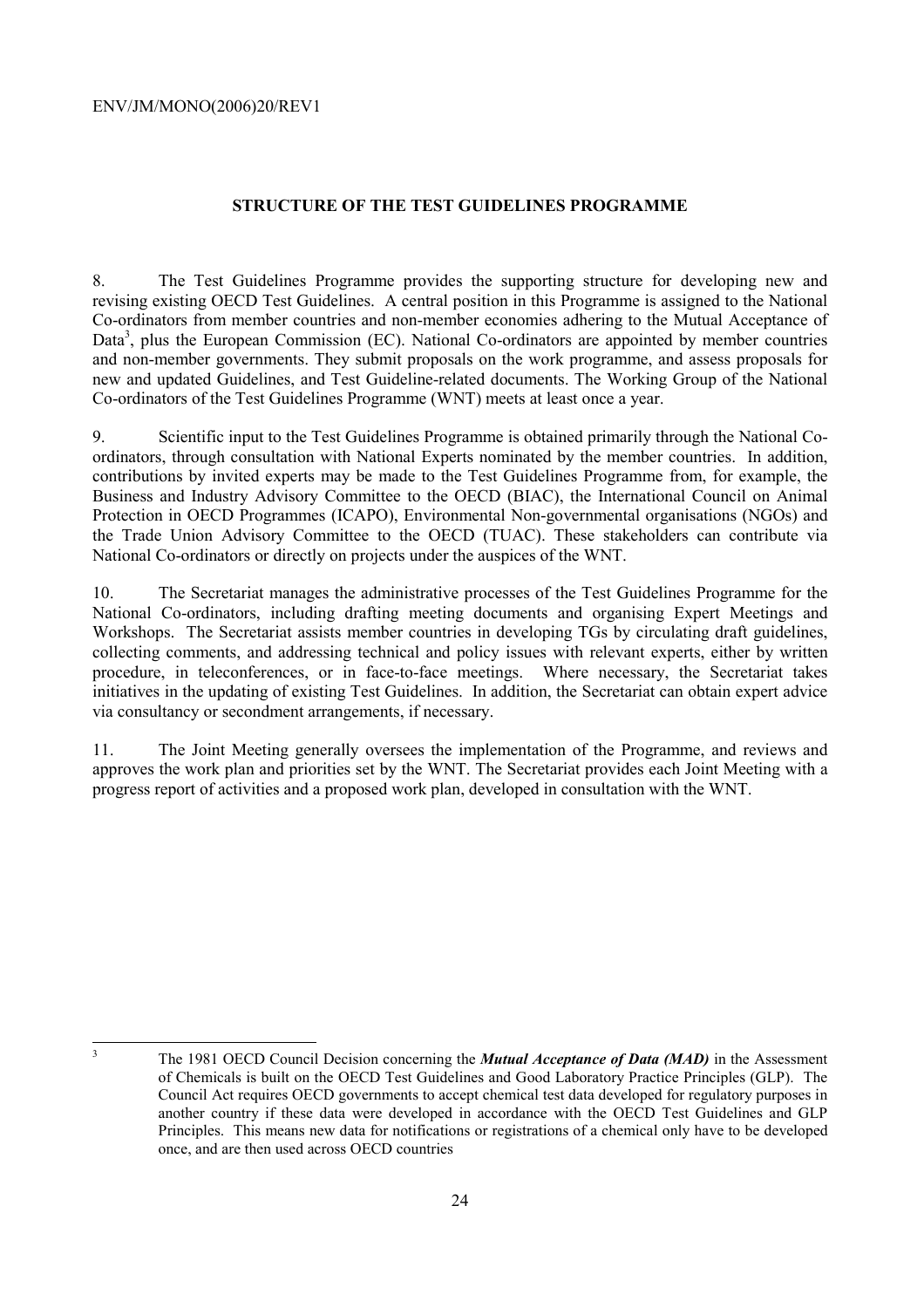#### **PROCEDURES FOR TEST GUIDELINE DEVELOPMENT**

#### **PROPOSAL FOR NEW OR UPDATED TEST GUIDELINES**

12. Periodically, there is a need to develop new OECD Test Guidelines, or revise existing Test Guidelines, often to meet the regulatory needs of member countries, to reflect scientific progress in the area of hazard identification, to address animal welfare aspects, and to improve the cost-effectiveness of test methods. OECD Test Guidelines can be developed *de novo* or can be based on existing international and national standards, guidelines and guidance material (e.g. ISO, ASTM, EC and member countries' documents). Proposals to develop or update Test Guidelines can be made by the National Co-ordinators of the Test Guidelines Programme, the EC, industry, non-governmental organisations, scientific societies, and the Secretariat. Alternatively, a proposal may come from a Workshop or an Expert Meeting. A proposal should reflect the overall views of the member country or organisation making the proposal, and should be submitted via a National Co-ordinator or the EC, who has responsibility for the proposal. The proposal should be submitted by the National Co-ordinator or the EC to the Secretariat in the form of a Standard Project Submission Form (SPSF) and supporting documentation. The SPSF is used to describe the proposal and to provide information that demonstrates that it is suitable for consideration by the WNT.

13. In addition, the suggestion that there is a need to develop a Test Guideline (or update an existing one) may also arise from another area of the OECD Environment, Health and Safety Programme or even from a different, though related, OECD programme.

#### *Preliminary proposal*

14. To facilitate the preparation and submission of project proposals, iterative approaches may be used. The first step in the preparation of new or updated Test Guidelines may be relatively informal. For example, a lead country on an intended project may wish to develop a preliminary proposal, to gauge potential interest and availability of resources in other member countries. The first step in the process may take place through bilateral discussions among National Co-ordinators, without involvement of the Secretariat, but other means may also be explored to facilitate informal exchange of views (e.g. Electronic Discussion Group). This preliminary proposal might indicate the title of the project, the proposing country, and a brief description of what is being proposed and why. Comments received by the lead country would help to refine the proposal before a formal SPSF submission.

#### **STANDARD PROJECT SUBMISSION FORM (SPSF)**

15. Whatever the origin of the initiative, a proposal for developing a new or revised Test Guideline, a Guidance Document and any other Test Guideline-related document must be submitted via a Standard Project Submission Form (SPSF). The SPSF is completed by a National Co-ordinator, the EC or the Secretariat. The SPSF is completed by a National Co-ordinator when the initiative comes from a member country or the scientific community. The Secretariat and the EC complete a SPSF when the project proposal is their initiative.

16. The SPSF provides the mechanism by which proposals for new and updated Test Guidelines or Test Guidelines-related documents can be provided to the WNT in a consistent format. The SPSF should: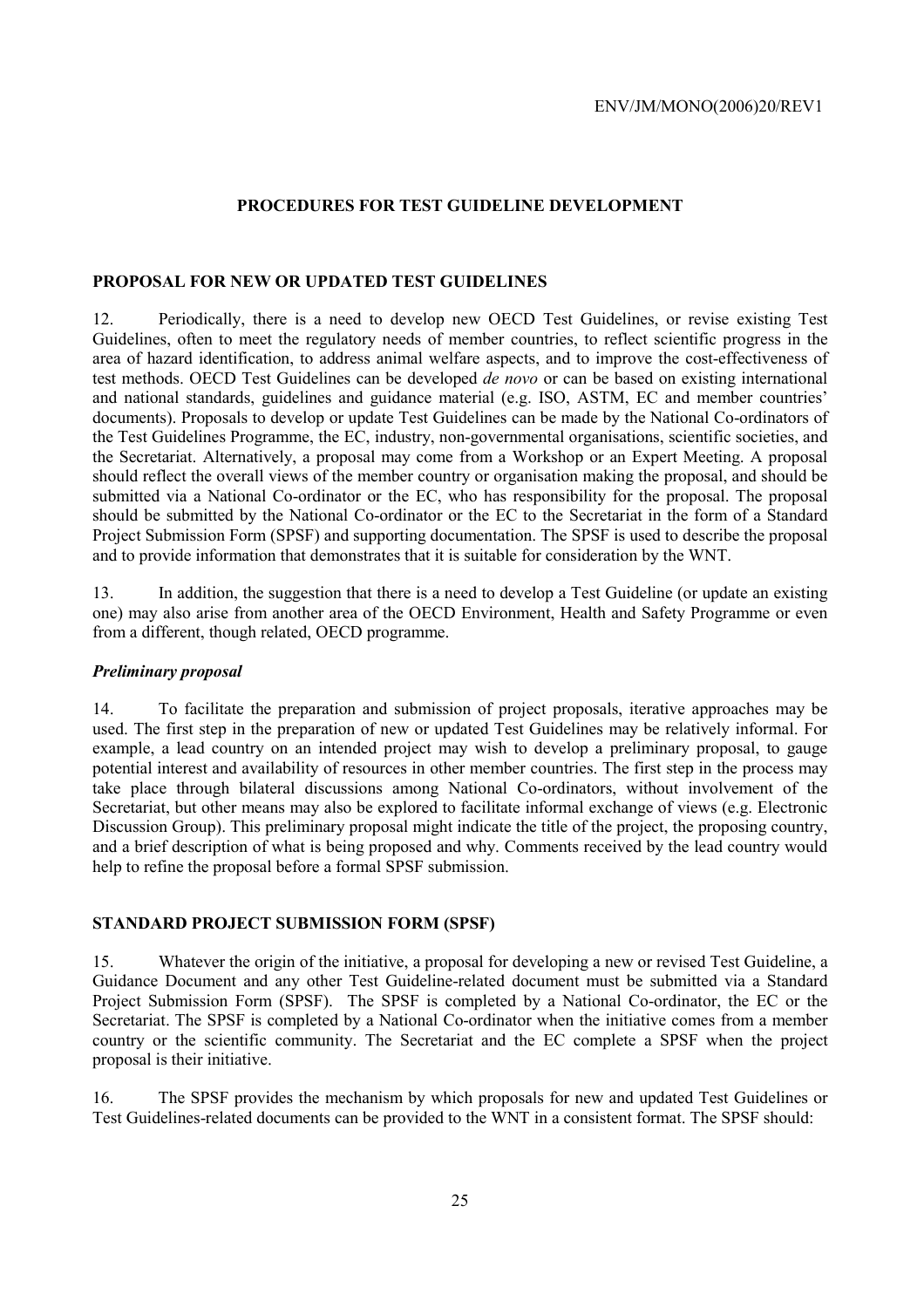i. provide a detailed project description and the information needed by the WNT to reach agreement on project proposals, based on the information requirements described in the SPSF. Submission of supporting documentation, preferably in electronic format, in addition to the SPSF (e.g. regulatory need, validation status, relevance and reliability) will assist the WNT decision-making process;

and

- ii. provide the proposing member country with the opportunity to describe the proposal work plan, including deadlines, milestones and deliverables for the steps leading to Test Guideline development.
- 17. The current information requirements described in the SPSF cover the following areas:
	- the foreseen or existing regulatory need for such a test (or update):
	- the contribution to international harmonization of data requirements;
	- scientific arguments indicating the importance of the test or the modifications;
	- animal welfare considerations indicating the advantages of the proposed test/procedure with respect to animal use/discomfort without loss of essential information;
	- a rationale indicating the advantages of the proposed test/procedure with respect to reduced costs without loss of essential information.
	- supporting documentation, e.g. on the performance of the test method, validation status, reliability and relevance of the method.

18. The SPSF identifies the anticipated outcome(s) of the project. Depending on the scientific understanding and regulatory advances in the area of concern, guidance material (e.g. Detailed Review Paper, Guidance Document, etc.) may be produced as a distinct project submitted via a SPSF, or as part of a project submitted via a SPSF along with a Test Guideline. The guidance material is, however, not covered by the Mutual Acceptance of Data (MAD) principle and is advisory in nature. The rationale for development of such guidance material should be identified from the start of the project. Information on the development of guidance material is described in Annex 2.

19. Timelines for developing the project should be provided whenever possible. An action plan with important milestones or deliverables is useful for WNT deliberation on the proposal. The proposing member country may identify the resources committed to the project, and whether partners and consortia in the proposing country, or in other countries, are needed and have been identified.

20. Once a lead country, the EC or the Secretariat has a well-developed proposal and supporting information that meets the needs of the WNT (based on the information needs described in the SPSF), a formal submission of the SPSF is made by the proposing member country, the EC or the Secretariat for consideration by the WNT meeting. The deadline for submission of SPSF is announced by the Secretariat in advance of the WNT meeting. If the WNT finds the proposal suitable for a new or updated Test Guideline, the project can be added to the work plan of the OECD Test Guidelines Programme.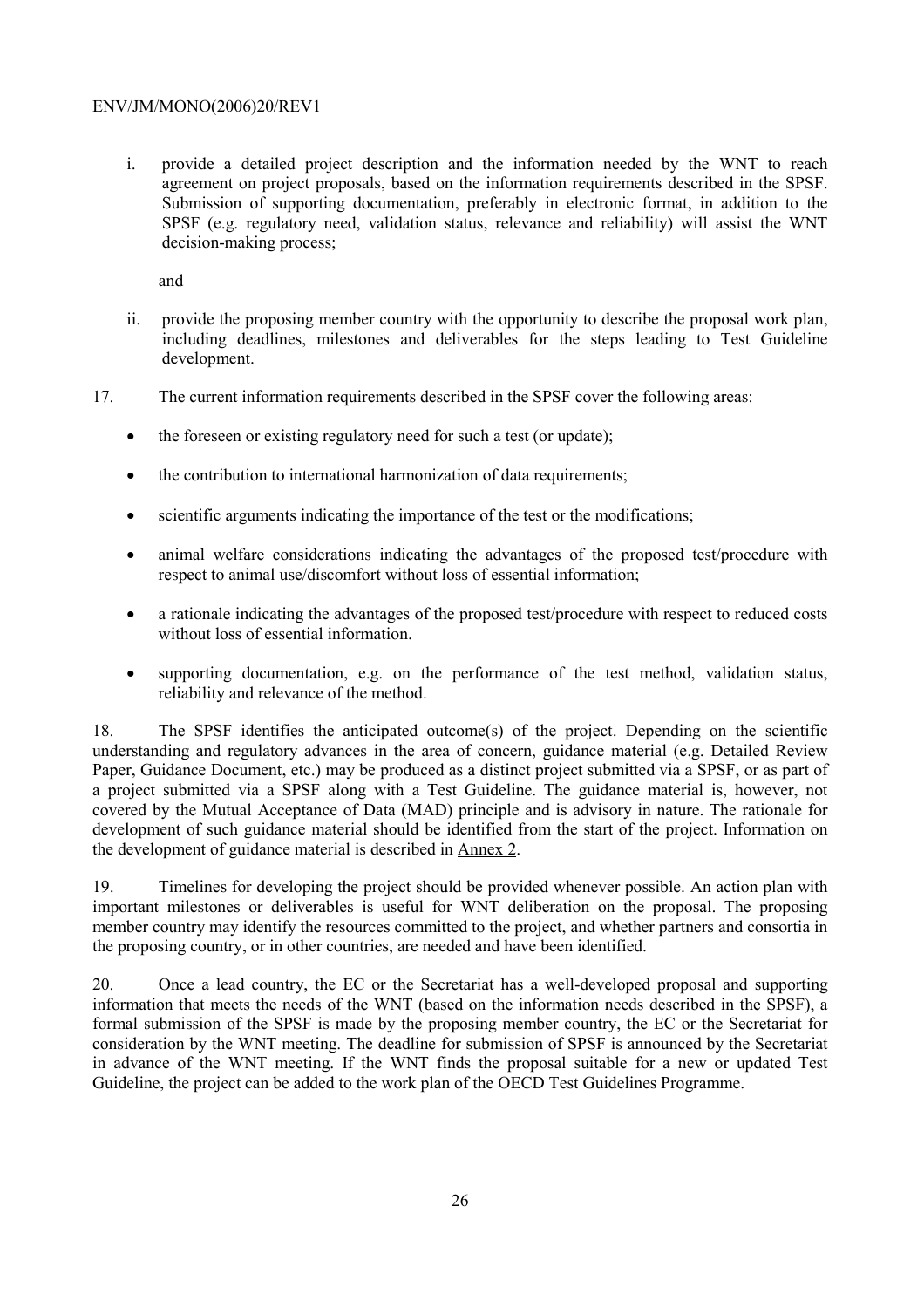21. Prior to a WNT Meeting, each National Co-ordinator and the EC should provide a rationale for their position on each proposal to develop a new, or update an existing, Test Guideline or Test Guidelinerelated document, based on the information requirements as described in the SPSF.

#### **MEETINGS OF THE NATIONAL CO-ORDINATORS OF THE TEST GUIDELINES PROGRAMME (WNT)**

22. All activities related to the Test Guidelines Programme, including proposals for Test Guidelines and development or updating of other documents, are normally discussed at the WNT meeting. The WNT meeting is chaired by one of the National Co-ordinators, who is elected for a period of three years in line with the timeline of the work plan of the Test Guidelines Programme. Vice-Chairs are also elected for that three-year period. The purpose of the WNT meeting is to reach consensus on the programme of work and on draft TG and related documents, to be proposed to the Joint Meeting. An overview of all (scheduled) activities related to the Test Guidelines Programme, together with a progress report on the Programme, is provided to the WNT together with each meeting's agenda. Occasionally, when it is appropriate to avoid unnecessary delay, agreement on a proposal for Test Guideline or other Test Guideline-related document development may also be reached by written procedure.

23. National Co-ordinators may either participate in the WNT meeting in person, or delegate their authority to competent officials/experts. They may also be accompanied at the WNT by such officials/experts as part of a national delegation. At the WNT meeting, a representative of the proposing country (either the National Co-ordinator or an expert in the area concerned) may give a presentation of the project proposed in the SPSF. Upon presentation of the project proposal, the WNT can decide to a) include the project on the work plan, or b) request that additional information or clarification be provided and conditionally include the project on the work plan, or c) decline to accept the project proposed in the SPSF. A rationale from the WNT should motivate the decision to request additional information or to decline to accept a project proposal.

24. In some cases, the WNT may receive a proposal that indicates that additional information, such as data on the performance of a test method, is required to meet the criteria of an SPSF. In such cases the WNT can decide to add the project to the OECD Test Guidelines Programme work plan on a provisional basis, until the information is provided to the WNT and a decision can be made on the suitability of the proposal for the Test Guidelines work plan. Alternatively, the WNT could decline to accept the proposal, with justification, and defer any decisions until a more comprehensive proposal is developed.

25. When it is recognised that there is a need for new or updated Test Guidelines for a particular area of hazard identification, the development of such Test Guidelines, as part of the work programme approved by the Joint Meeting, can be initiated in one of two ways: by developing a Detailed Review Paper (DRP) on the area of concern or, more directly, by drafting a draft Test Guideline Proposal. Details on the purpose of a DRP are provided in Annex 3 of this document.

#### **DRAFT TEST GUIDELINES**

26. The development or update of a Test Guideline is possible only when the proposed test method (or modifications to the existing Test Guideline) has undergone a critical appraisal concerning its validation and regulatory acceptance <sup>4</sup>, including, where feasible and relevant, an inter-laboratory

 $\frac{1}{4}$ 

See OECD Guidance 34 on the Validation and International Acceptance of New and Updated Test Methods for Hazard Assessment.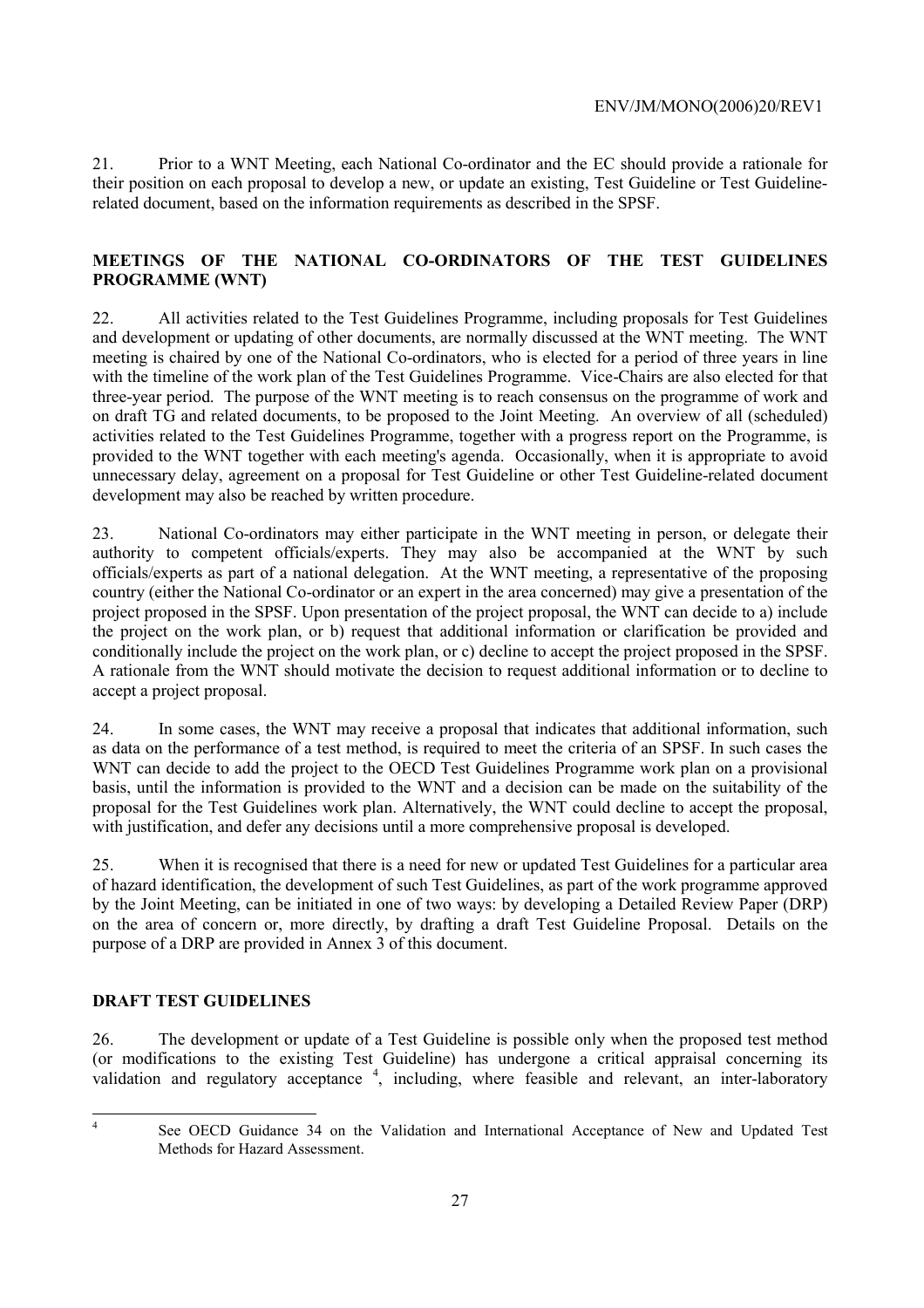comparative study (e.g. a ring test or equivalent) describing the performance of the test method. As described earlier, several steps in the project may be necessary prior to drafting the Test Guideline, ranging from a detailed assessment of existing information to additional testing to generate new data; these steps in the project will have been identified earlier in the SPSF.

27. The draft Test Guideline should be consistent with the same general content and format of current existing Test Guidelines. Components of the draft Test Guideline that are also addressed in an existing Test Guideline (such as the housing and feeding conditions of animals) should be consistent with the existing descriptions, unless scientific or animal welfare advancements require that changes be made. Explanatory notes should not be incorporated in the text of the proposal, but should be attached to it as an annex. Where an existing Test Guideline is being updated, the text of the existing version, annotated with the proposed changes, should be included with the draft proposal.

#### **REVIEW OF DRAFT DOCUMENTS**

28. OECD Test Guidelines are broadly accepted both by the international scientific community and by appropriate regulatory authorities of member countries. In order to achieve such broad acceptance, the opinion of recognised experts and authorities from the member countries is often requested by the Secretariat at various stages of Test Guideline development. Documents circulated for review include draft DRPs, Guidance Documents, Test Guidelines, and various other documents considered sufficiently important by the WNT or the Secretariat.

29. To assist in reaching agreement on a draft Test Guideline, National Co-ordinators should prepare a National Position Paper on the draft Test Guideline and other draft documents which have been circulated for review and comment. The National Position Paper should preferably contain a national view on each issue raised in the document under review, but could also be a compilation of alternative views when no scientific agreement on certain issues was possible within a member country.

30. In order to allow the views of individual experts to be seen by the WNT, National Co-ordinators should attach comments to the National Position Paper, either in their original form or as summarized by the National Co-ordinator. The professional affiliation of the consulted experts may be indicated so that the Secretariat and other member countries can obtain an insight into how broadly the scientific community has been consulted.

31. Together with each request for comment, a deadline for submission is given. In the absence of comments, or a request for more time to co-ordinate responses, the Secretariat will assume that the member country agrees with the document(s) concerned. The Secretariat will usually allow a period of 6-12 weeks for reply. When there is a need for markedly shorter commenting periods, a rationale for such deadlines will be provided.

32. The member countries decide how best to gather information from their National Experts and comment on documents circulated by the Secretariat. Generally there are two different approaches, depending on the needs and procedures of the member countries: experts nominated by National Coordinators may receive documents for review directly from the Secretariat or via National Co-ordinators.

33. Whichever process is chosen, the following general procedures are followed:

• The National Co-ordinator collects and collates the views of the consulted experts;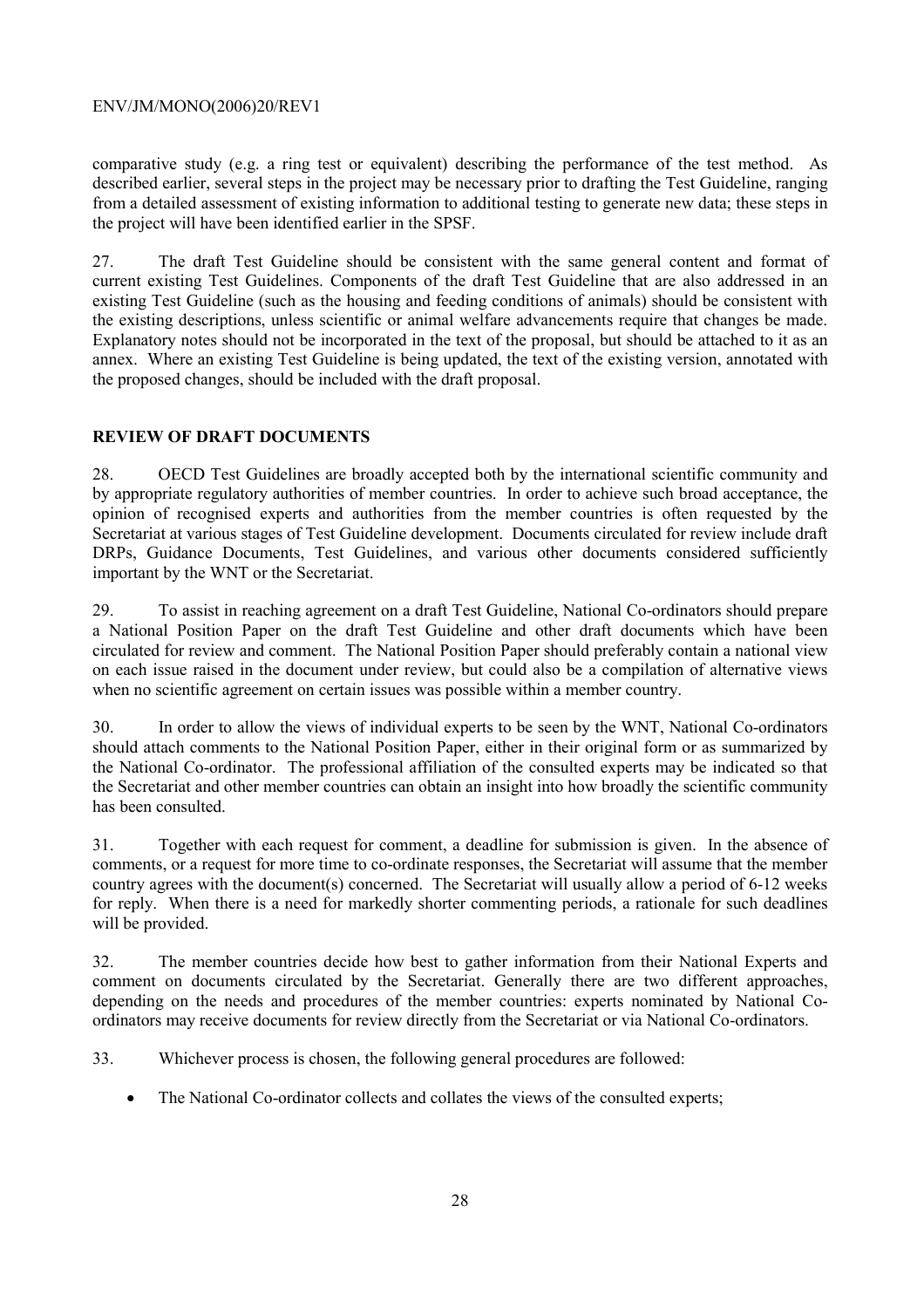- Comments received by the Secretariat directly from individual experts, whether or not they are recognised as National Experts, are forwarded to the relevant National Co-ordinators for their consideration, and are not considered in isolation from the National Position Paper;
- On the basis of all comments received, each National Co-ordinator prepares a National Position Paper, as outlined earlier, and forwards it to the Secretariat.

34. In addition to the views of the member countries, as expressed in the National Position Papers, the Secretariat also seeks comment from the EC and from other stakeholders when appropriate, on documents circulated to the National Co-ordinators for review. Furthermore, when considered relevant, the Secretariat may also request comment on specific documents from international scientific societies and/or other international organisations. Stakeholder groups, such as environmental NGOs, BIAC and ICAPO, as well as international societies/organisations invited to comment on a particular document, should draft a Position Paper similar to the National Position Paper drafted by the member countries. These Position Papers should be sent directly to the Secretariat, which circulates them to National Coordinators for comment. Position Papers are submitted by an authorised officer of the committee/society/organisation and should reflect the overall views of its membership.

35. Draft Test Guidelines and other draft documents are also available from the OECD public website and are open for public comment. Public comments are directed to National Co-ordinators for building National Position Papers.

#### **OECD WORKSHOPS, CONSULTATIONS AND EXPERT MEETINGS**

36. Depending on the extent and nature of the comments received from the member countries, stakeholders and the international scientific community on draft documents, the Secretariat either circulates an updated draft or proposes that a consultation meeting of experts, a formal OECD Workshop, or an *ad hoc* Expert Meeting be held. The decision to organise a formal Workshop, a Consultation Meeting or *ad hoc* Expert Meeting is discussed with the National Co-ordinators.

37. An OECD Workshop may be organised when, at an early stage of Test Guideline development, or of other documents such as Guidance Documents or Detailed Review Papers, it is considered desirable to exchange views on basic aspects of a particular area of environmental safety or human health research, to discuss various concepts of testing, and/or to acquire insight into current scientific progress in the area concerned. Consequently, these Workshops may prove helpful when preparing a proposal for Test Guideline development, or for other documents such as Guidance Documents or Detailed Review Papers. Alternatively, an OECD Workshop may also be organised when it is anticipated, on the basis of comments received on a particular proposal, that agreement on basic issues or on the test approach might not easily be reached. An OECD Workshop may be preferred to a Consultation Meeting when discussions involving a larger forum are desirable and/or when there is no pressing time constraint. As appropriate, Workshop may be organised in consultation or jointly with other organisations.

38. Participation in OECD Workshops is not necessarily limited to member countries. These Workshops can be open to interested scientists from both member and non-member economies, as well as other stakeholder groups. Even when scientists are nominated by their member country, participation is only in a personal capacity.

39. Although an OECD Workshop may be organized by the Secretariat, usually a member country would host it and take care of all practical and logistical arrangements. The results of an OECD Workshop may be presented in a variety of forms, including a report from the Chair, Workshop Proceedings or a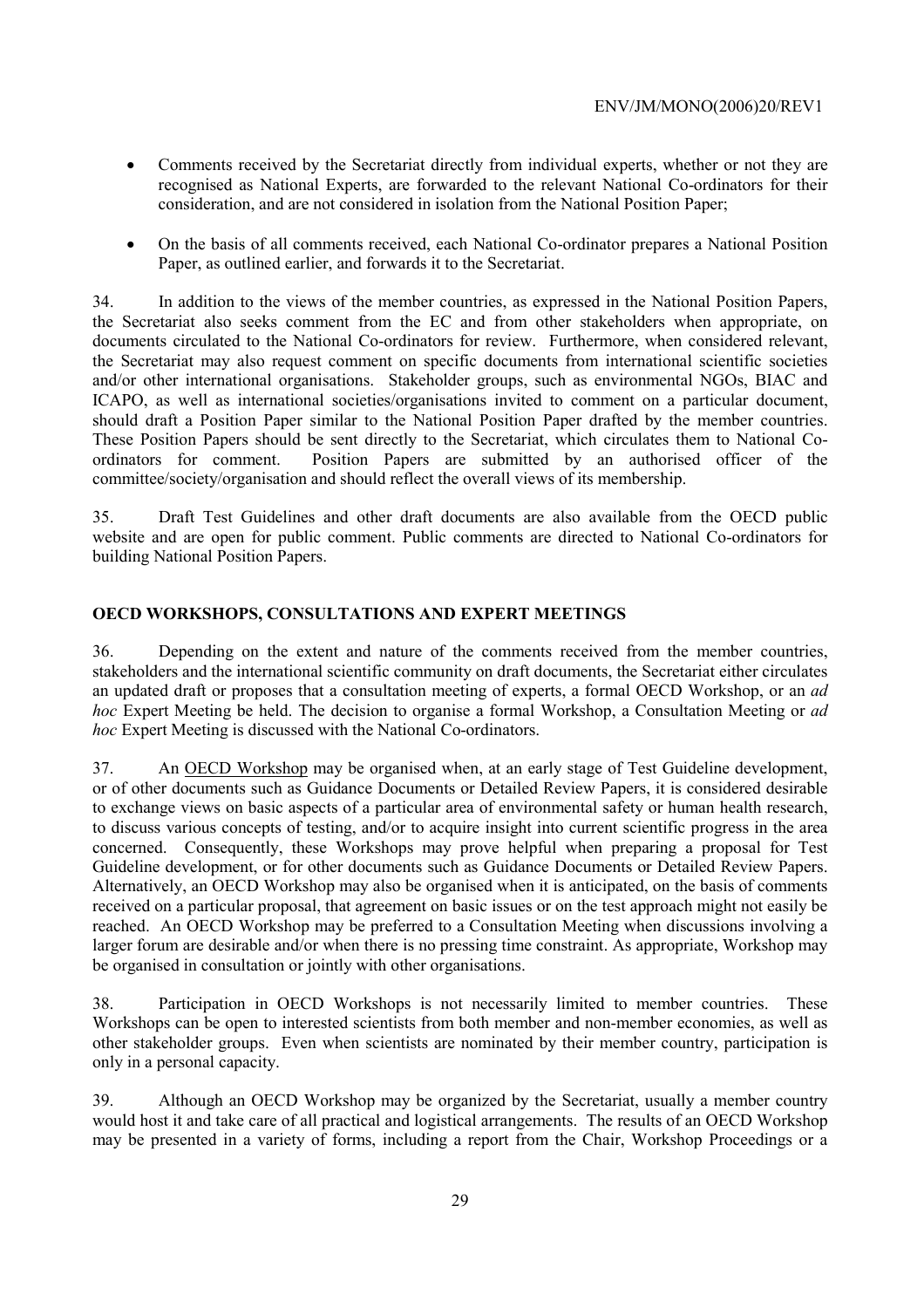Secretariat report. National Co-ordinators are provided with the report of the Workshop for their information.

40. A Consultation of Experts can be arranged by the Secretariat when there are considerable differences of opinion between the member countries on a particular proposal, and when it is anticipated that agreement on test principles or other basic issues will not be reached easily. The proposal to arrange a Consultation of Experts is normally discussed with the National Co-ordinators as part of the programme of work. Although it is essential that exponents of the different points of view be represented, the number of experts in Consultation Meetings should be limited for practical purposes. However, National Coordinators may indicate whether their country wishes to nominate participants for a particular Consultation Meeting. The Secretariat may invite experts in the area to participate in the Consultation of Experts. The Secretariat prepares the final list of experts to be consulted and invites them directly. Copies of all documents sent to these experts are also sent to their respective National Co-ordinators.

41. Experts consulted by the Secretariat participate in Consultation Meetings only in a personal capacity, even when they are nominated by their member country. The views of the experts are based on their scientific and technical knowledge and not the national position of their country.

42. Reports of Consultation Meetings are made available to the National Co-ordinators and stakeholders. Agreement reached at Consultation meetings may facilitate further discussions at Workshops or *ad hoc* Expert Meetings, or even allow the draft of an updated proposal to be circulated for comment.

43. An *ad hoc* Expert Meeting can be arranged when, on the basis of comments received on a draft Test Guideline Proposal (either as part of a written procedure or after a Consultation of Experts or an OECD Workshop), agreement among the member countries on the proposal is possible. The decision to hold an *ad hoc* Expert Meeting, and the aims of such a meeting, are discussed with the National Coordinators as part of the programme of work.

44. The Secretariat invites the National Delegations of member countries, via their National Co-ordinators, to nominate experts to attend *ad hoc* Expert Meetings. It may also invite specialised experts to attend the ad-hoc Expert Meetings. In addition, stakeholder groups such as BIAC and ICAPO may also be invited to nominate experts, if appropriate. Although Expert Meetings are mostly technical, and nominees should have broad experience in the technical matters to be discussed, these Meetings also have national policy implications in regard to Mutual Acceptance of Data. Consequently, at *ad hoc* Expert Meetings the Nominated Experts should not only express their personal opinions but also represent the national viewpoint

45. Meeting arrangements and circulation of documents are co-ordinated by the Secretariat.

46. The Report of an *ad hoc* Expert Meeting, usually drafted by the Secretariat and the Chair, summarizes the principal items of discussion, including minority views. It also includes detailed descriptions of the draft Test Guideline Proposal(s) on which agreement was reached. The Expert Meeting Report is circulated to all participants in the Expert Meeting for comment and the final report is circulated to National Co-ordinators.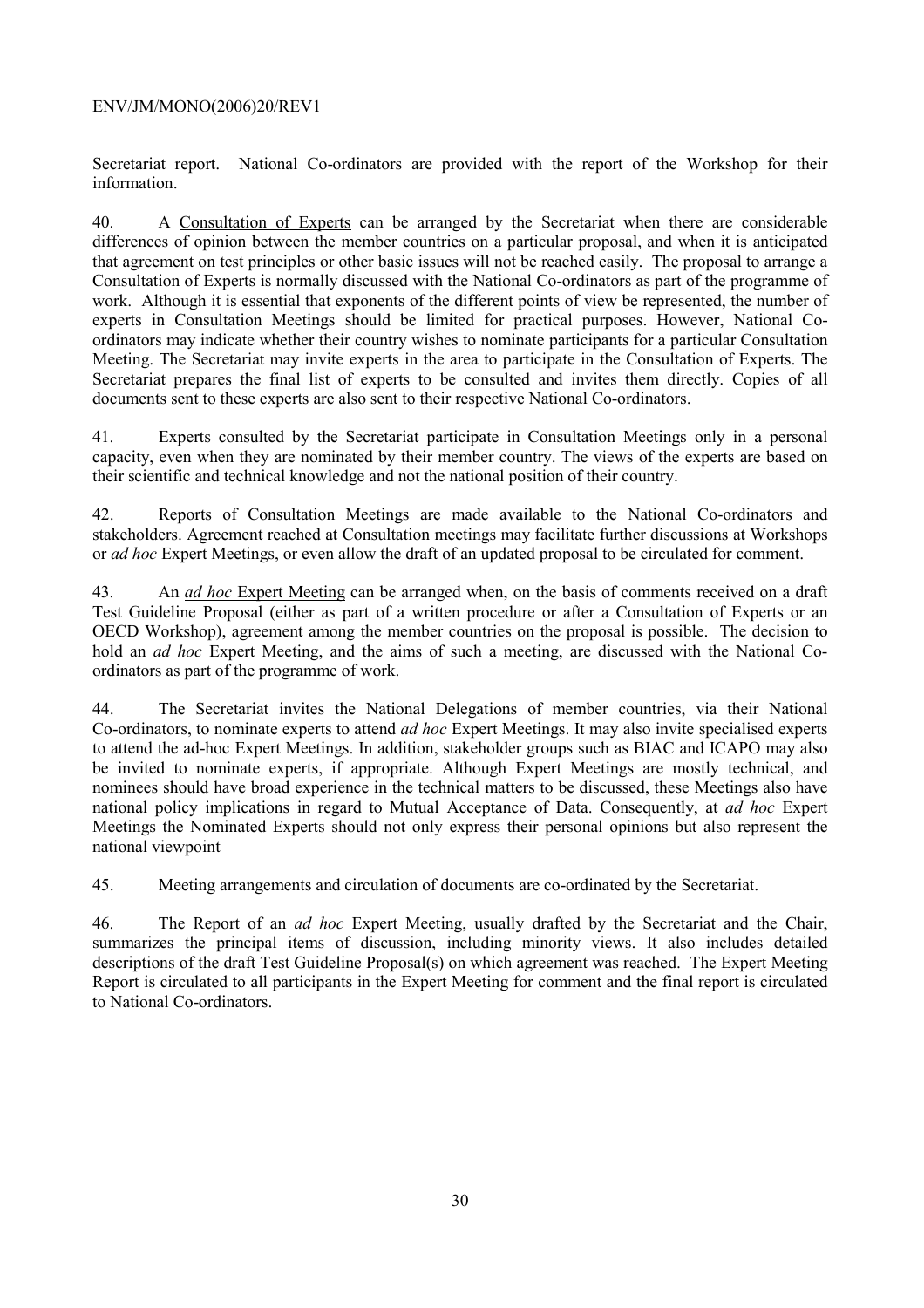#### **RESPONSIBILITIES**

47. Responsibility for overseeing and managing the Test Guidelines Programme is divided between the Joint Meeting, the WNT and the Secretariat. The respective responsibilities have evolved over the years, and the roles outlined in this section reflect current practices.

#### **THE JOINT MEETING**

48. The Joint Meeting's responsibilities in regard to the Test Guidelines Programme are to:

- inform the Environment Policy Committee (EPOC), as necessary, of the significance of the Programme's contribution to the overall chemical management process;
- set priorities in the Environment, Health and Safety Programme area that allow for the development of new Test Guidelines and for the updating of existing Test Guidelines as needed;
- ensure that the allocation of resources is adequate for the agreed work programme;
- provide general oversight of the implementation of the Programme and the work plan, including the setting of priorities and the need for new work in specific areas;
- endorse draft Test Guidelines, normally by written procedure or at the meeting if required, once they are approved by the WNT;
- agree to the publication of other Test Guideline-related documents, such as DRP, Guidance Documents, approved by the WNT;
- resolve issues that have implications for national regulatory requirements and build consensus to overcome policy differences that would otherwise jeopardise progress in Test Guideline development;
- review the implementation of the Council Decision on the Mutual Acceptance of Data (MAD), including its consequences for national regulations.

#### **WORKING GROUP OF NATIONAL CO-ORDINATORS**

- 49. The responsibilities of the WNT collectively are to:
	- i. Oversee the work of the Test Guidelines Programme which consists of:
		- the development of new and the updating of existing Test Guidelines to cover regulatory data requirements for the human health and environmental assessment of chemical substances, including but not limited to pesticides and industrial chemicals, in member countries;
		- involvement in the validation of new and updated test methods, as appropriate;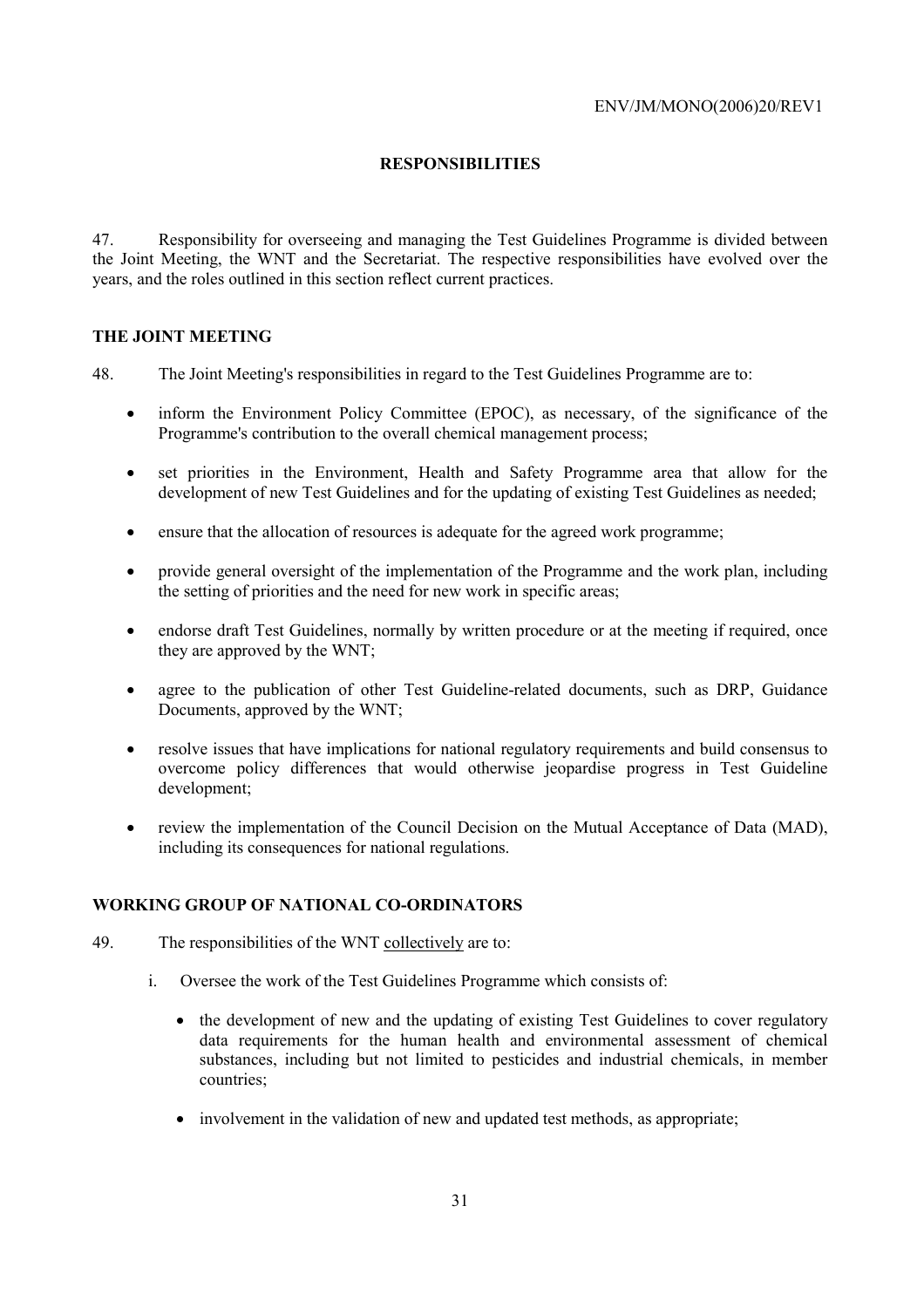- the development of Guidance Documents providing: (i) further guidance on the use of Test Guidelines, (ii) testing strategies, or (iii) information on specific issues associated with the Test Guidelines Programme;
- the development of Detailed Review Papers, providing the current state-of-science in a particular test or hazard area; and
- facilitating the active involvement of member countries and non-member economies and other stakeholders in projects in the development of Test Guidelines, Guidance Documents and Detailed Review Papers;
- engagement in international co-operation, as appropriate, for the harmonisation of hazard and risk assessment of chemical substances to benefit both member countries and nonmembers.
- ii. Direct and oversee the work of its subsidiary expert bodies, including:
	- those for Endocrine Disrupters Testing and Assessment (EDTA) and Validation Management (VMGs);
	- all *ad hoc* Expert Groups, established to assist in the development of specific Test Guidelines, Guidance Documents and/or Detailed Review Papers.
- iii. Review the progress made in the conduct of this work, identify new projects and update annually the three-year work plan of the Test Guidelines Programme, taking into account other work under the Joint Meeting and work undertaken elsewhere, as appropriate;
- iv. Maintain close working relations with other international organisations active in the area of method development for chemical hazard and risk assessment; and
- v. Report on its activities to the Joint Meeting of the Chemicals Committee and the Working Party on Chemicals, Pesticides and Biotechnology.

50. The responsibilities of each individual National Co-ordinator of the Test Guidelines Programme are to:

- ensure that project submissions, in the form of SPSF and supporting documentation, are prepared in a manner that will enable the WNT to review the proposal and to decide on its addition to the workplan for the Test Guidelines Programme;
- supervise and monitor the progress of those activities, including validation activities, of the Programme for which his country has taken the lead;
- maintain an efficient national network for consulting with experts that together provide a broad representation of his country's expertise in the area of hazard identification;
- provide, where possible, a national position on draft Test Guideline proposals, and other documents circulated by the Secretariat for review and comment;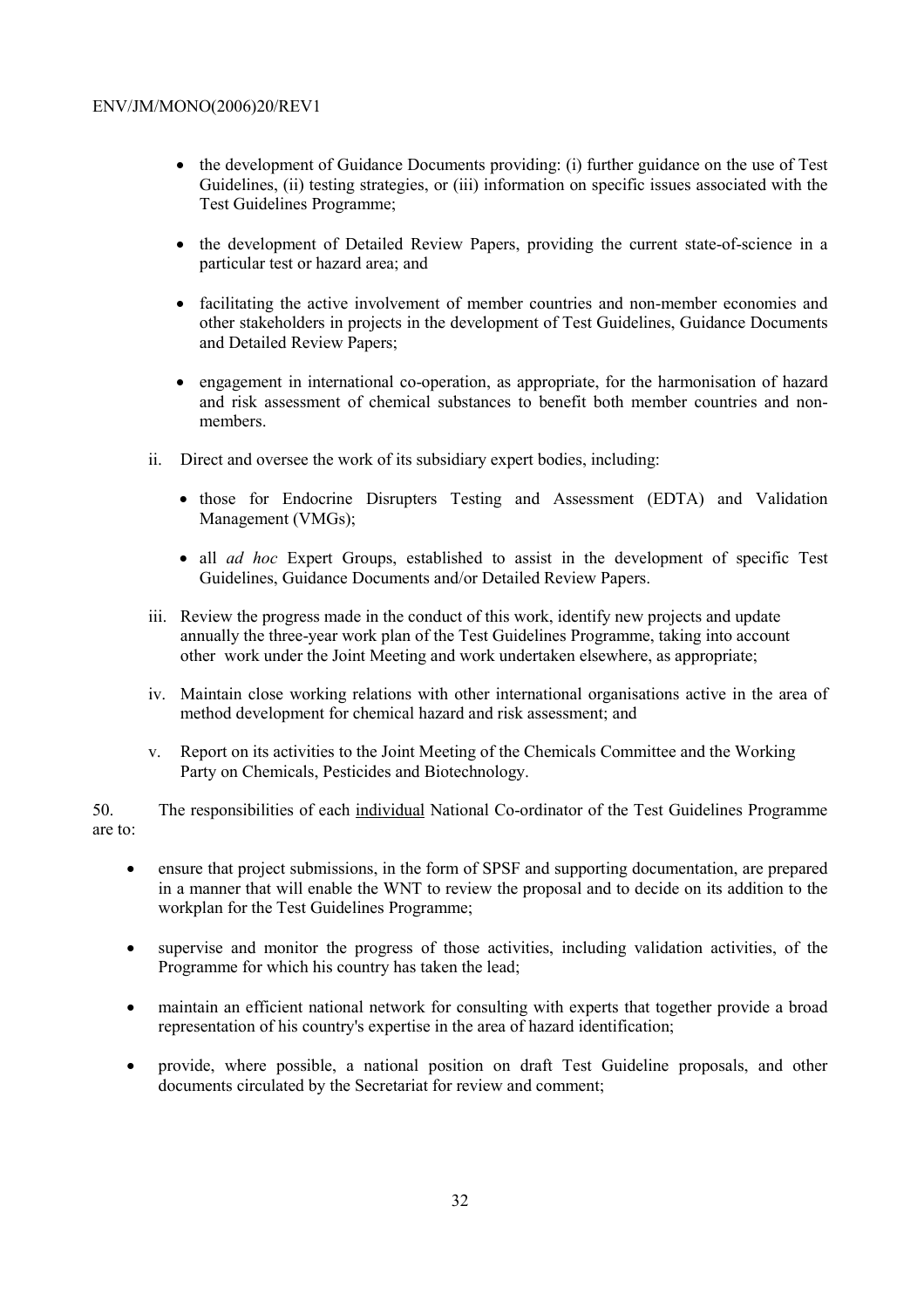- provide high level scientific and technical advice relevant to Test Guideline development (for example in areas of physico-chemistry, mammalian and in vitro toxicology and ecotoxicology), and also when addressing questions or issues raised by other countries or stakeholders;
- ensure, as far as possible, that the views of the National Experts nominated to represent their country at *ad hoc* Expert Meetings are consistent with current national views;
- provide input to the Secretariat on national developments relevant to the Test Guidelines Programme.

#### **THE SECRETARIAT**

51. The Secretariat's responsibilities in regard to the Test Guidelines Programme are to:

- provide the overall management and administration of the Programme;
- implement policy and other decisions of the Joint Meeting:
- develop a proposal for the three-year work plan, for consideration by the WNT and Joint Meeting, taking into account the relationship between the Test Guidelines Programme and the other programmes supervised by the Joint Meeting where activities may also require Test Guidelines development;
- convene a WNT meeting at least annually and provide an announcement of, and an agenda and appropriate documentation for, the WNT well in advance of the proposed date;
- circulate proposals for draft Test Guidelines and other draft documents to the WNT and/or appropriate groups of nominated experts, collect comments and revise drafts in consultation with the lead country for the project;
- alert the WNT to important issues relevant to the Programme and inform them on a regular basis of progress made in the Programme;
- organise (or assist lead countries in organising) Expert Meetings and workshops, obtain expert advice via consultancy or secondment arrangements, if necessary;
- prepare documents and historical background for circulation to EPOC and Council for the approval process;
- maintain a role in the facilitation and harmonisation of future validation activities.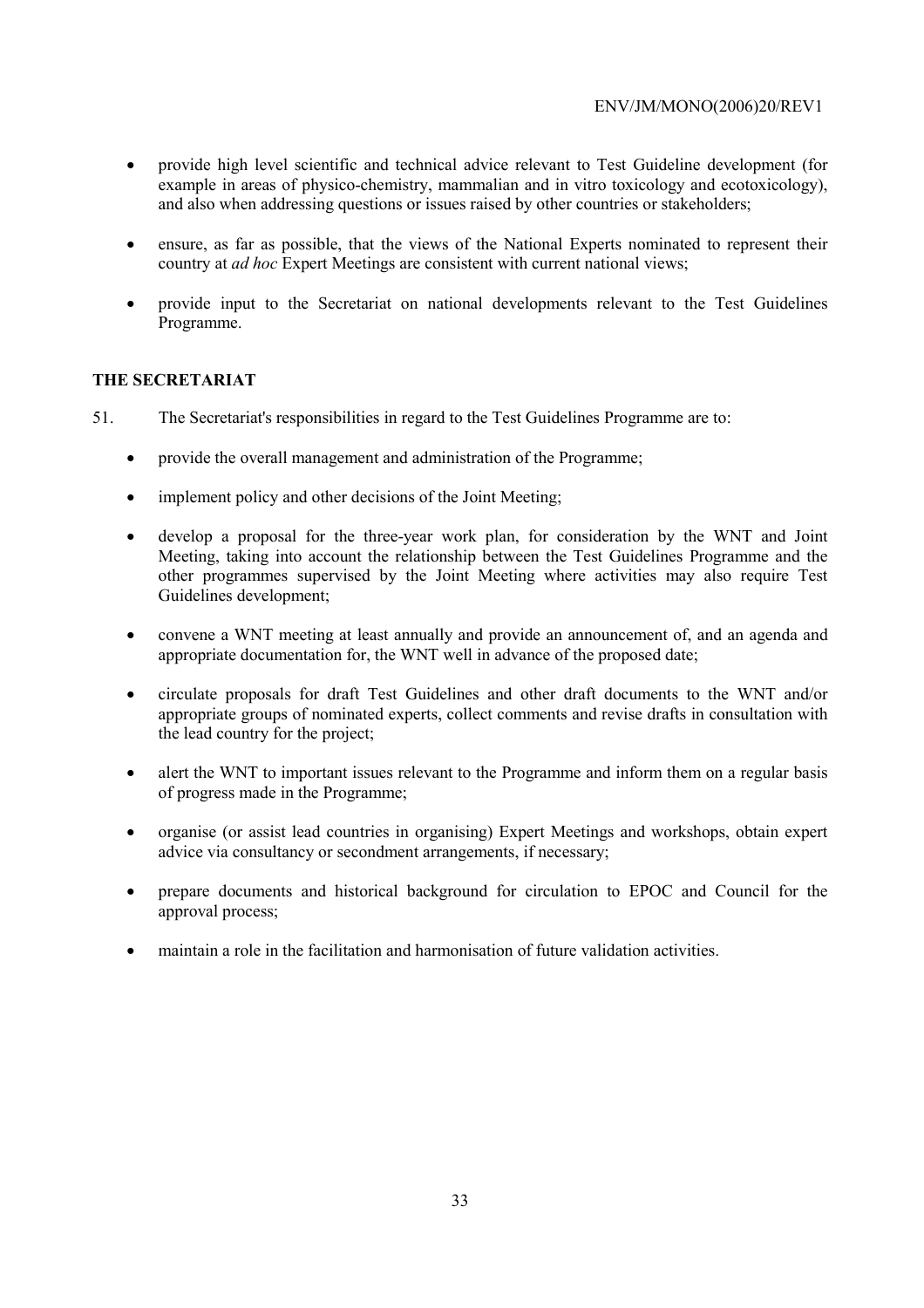#### **ADOPTION AND PUBLICATION OF TEST GUIDELINES**

#### **APPROVAL OF TEST GUIDELINE PROPOSALS BY THE WNT**

52. After their final development, and subsequent editing and formatting by the lead country and/or Secretariat, the draft Test Guideline Proposal(s) are submitted to the WNT for their approval. The National Co-ordinators are given sufficient time to review the proposals to ensure consistency with national regulatory requirements. Draft Test Guideline Proposals approved by the WNT, either at the WNT meeting or by written procedure, are forwarded as such to the Joint Meeting for their review and endorsement.

#### **ENDORSEMENT BY THE JOINT MEETING**

53. Preferably, a draft Test Guideline Proposal is forwarded to the Joint Meeting only when consensus on all aspects of the proposal has been reached by the WNT. The Joint Meeting is requested to review the proposal with respect to consistency with the agreed work programme and consequences for national policies, including the Council Decision on Mutual Acceptance of Data. If the Joint Meeting agrees that further changes are necessary to the draft Test Guideline Proposal prior to their endorsement, it may be referred back to the WNT, together with the rationale for changes. In some cases, the Joint Meeting may chose not to endorse the proposed Test Guideline and recommend that activity on the project ceases.

#### **ENDORSEMENT BY THE ENVIRONMENT POLICY COMMITTEE AND SUBSEQUENT ADOPTION BY COUNCIL**

54. After endorsement by the Joint Meeting, the Secretariat submits a draft Test Guideline Proposal to the Environment Policy Committee (EPOC) in both official languages of the OECD (English and French). Under the written procedure, EPOC is invited to review the draft Test Guideline Proposal before a certain date, and, as appropriate, agree to its submission to the Council for formal adoption.

55. When comments are received from EPOC, the Secretariat either provides information to clarify the issue directly to EPOC or refers the comments to the WNT for their consideration. In the latter case, the modified proposal is again submitted to the Joint Meeting and EPOC for their approval and endorsement.

56. When no comments are received from EPOC by the agreed deadline, the Secretariat submits the draft Test Guideline Proposal, together with a summary of its rationale and political/social implications for member countries, to the Council with the request to adopt the Test Guideline under the written procedure. After adoption by the Council, the new or updated Test Guideline becomes an integral part of the Decision of the Council of 12th May 1981 concerning the Mutual Acceptance of Data in the Assessment of Chemicals [C(81)30(Final)].

57. Test Guidelines adopted by the Council become effective from the date of Council adoption. The Secretariat then arranges for their publication at the earliest possible date.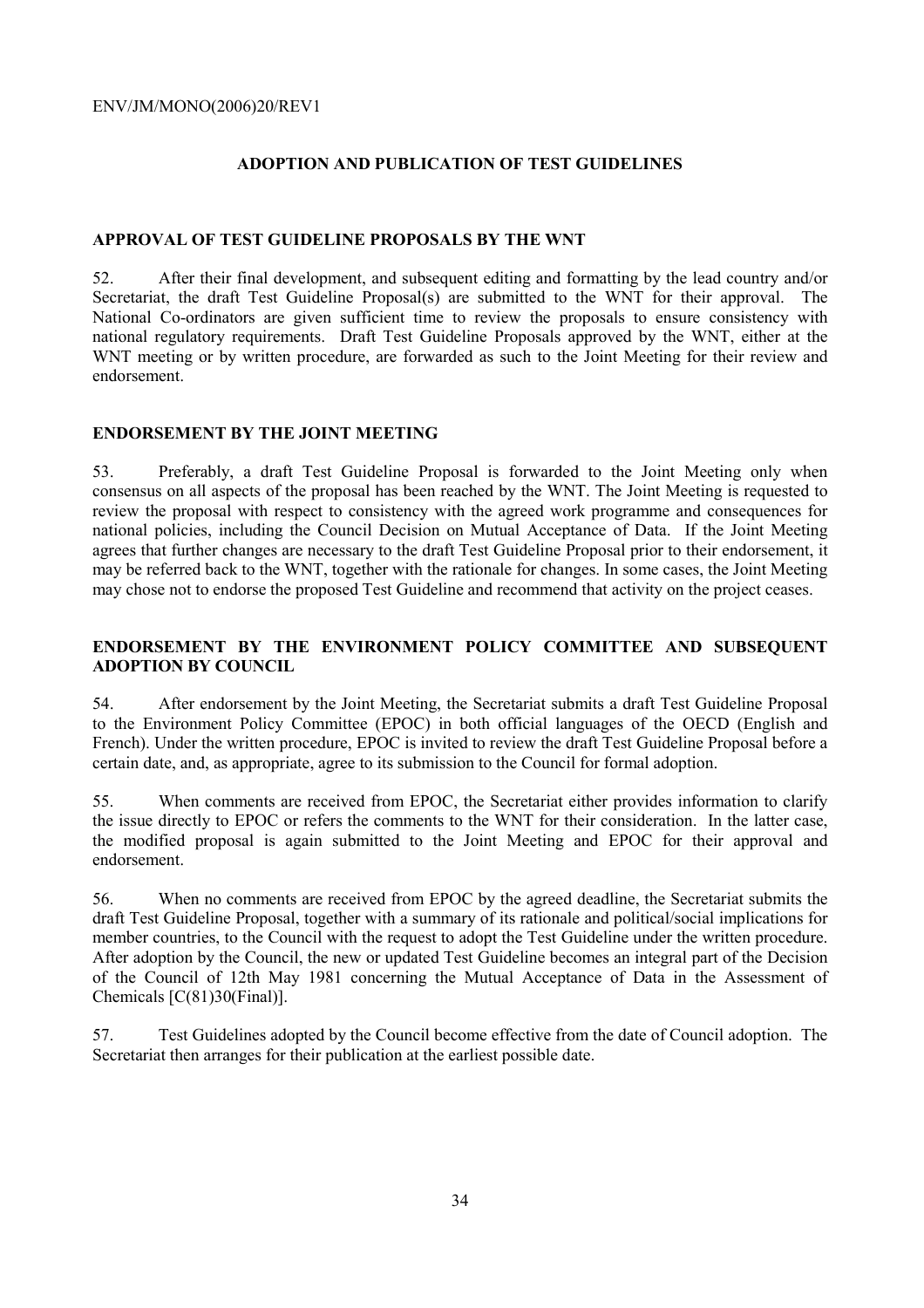#### **DELETION OF TEST GUIDELINES**

58. Because of changes in the specific needs for data in a particular area of hazard identification, or because new and better techniques, including those which bring animal welfare advantages, have become available, the need for particular existing Test Guideline(s) may no longer exist. In order to reduce redundancy, a proposal to delete Test Guideline(s) can be made by the Secretariat or the EC, or via a National Co-ordinator, by a member country or a stakeholder, in a manner similar to that used to develop or revise a Test Guideline (i.e. in the form of a SPSF, and subject to WNT agreement). Together with the proposal to delete an existing Test Guideline, it should be made clear that the proposed deletion:

- does not interfere with, compromise, or negate existing or foreseen regulatory needs; and
- is acceptable in relation to the Council Decision on the Mutual Acceptance of Data (MAD):

59. When the desirability of deleting existing Test Guideline(s) arises from a proposal to adopt new or updated Test Guideline(s), such deletion should be integrated in the proposal to adopt the new/updated Test Guideline(s) and be reviewed, approved and endorsed according to the same procedures described in this document for the development of new Test Guidelines or the updating of existing ones.

60. When a proposal to delete (an) existing Test Guideline(s) is not related to a proposal to adopt a new or updated Test Guideline(s), such a proposal should be supported by a valid argument. The Secretariat will distribute the proposal and rationale for deletion to the member countries for comment. The procedures for review, approval and endorsement of the deletion of (an) existing Test Guideline(s) will be the same as those described in this document for the development of new, or the updating of existing, Test Guidelines.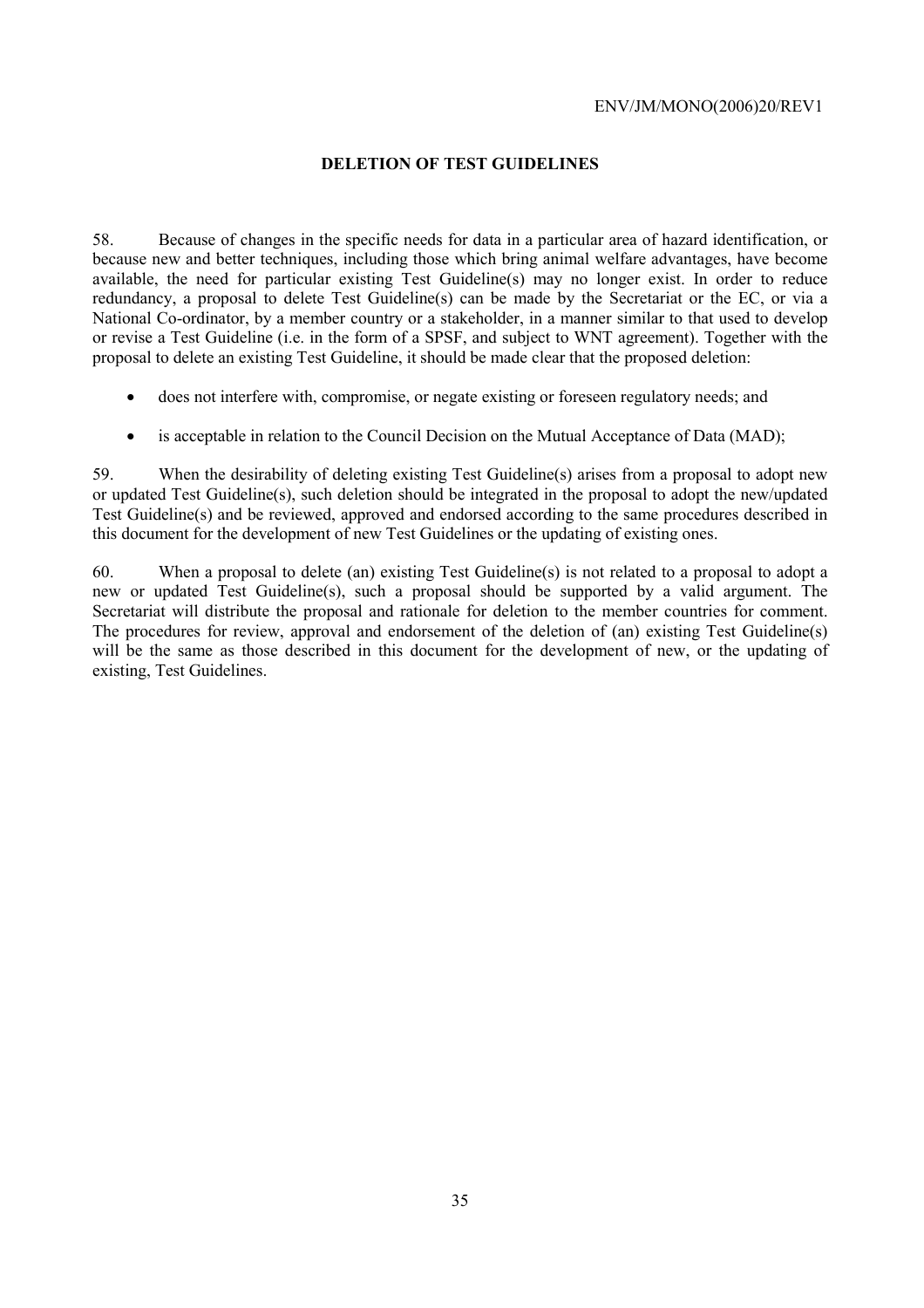

#### **ANNEX 1: OECD Test Guidelines Development Flow Diagram**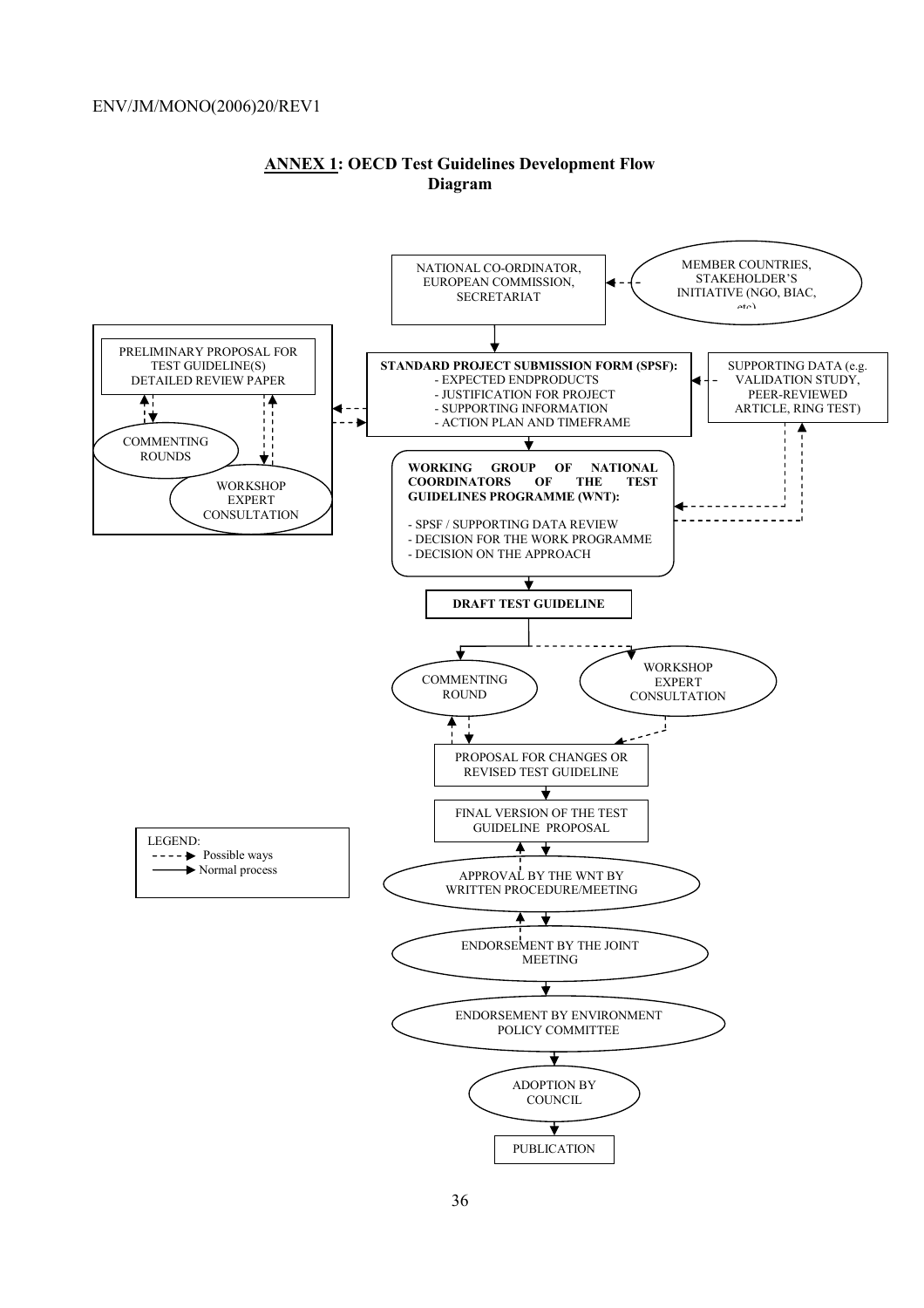**ANNEX 2:** P**rocesses for specific cases: (i) Test Guidelines and related documents developed by other groups under the Joint Meeting (e.g., the WGP, TFB, WPMN), and (ii) Test Guidelines developed to respond to countries' urgent regulatory needs.** 



#### **I. WNT assessment of the SPSFs**

Annex 1 gives the general procedure for SPSF Submission. In general, SPSFs can be submitted by (a) lead country (ies) at any time until 2 months before the WNT meeting, and assessments of the SPSFs are requested 1 month before the WNT meeting. The Secretariat prepares a compilation of all assessments. National Coordinators take decisions on inclusion/non inclusion of the projects in the work plan, or on the need for further information on the project, at the WNT meeting. For the specific cases (i) and (ii), the process is as described below:

| (i) Test Guidelines and<br>related documents<br>developed by other groups<br>under the Joint Meeting | Other groups will aim to submit a detailed SPSF preferably as<br>soon as they want to start working on the project/proposal, but in<br>any case no later than the first WNT commenting round for the<br>proposal. If waiting for the WNT meeting delays the development<br>of the project significantly, the National Coordinators' decision<br>related to the project is made by written procedure. If there is<br>disagreement between the WNT and the other group, the Joint<br>Meeting is asked to decide on the course of action. |
|------------------------------------------------------------------------------------------------------|----------------------------------------------------------------------------------------------------------------------------------------------------------------------------------------------------------------------------------------------------------------------------------------------------------------------------------------------------------------------------------------------------------------------------------------------------------------------------------------------------------------------------------------|
|                                                                                                      |                                                                                                                                                                                                                                                                                                                                                                                                                                                                                                                                        |
| (ii) Test Guidelines<br>developed to respond to<br>countries' urgent<br>regulatory needs.            | In exceptional cases, if an urgent regulatory need is well justified,<br>the decision related to the inclusion of the project in the work<br>plan can be made by written procedure.                                                                                                                                                                                                                                                                                                                                                    |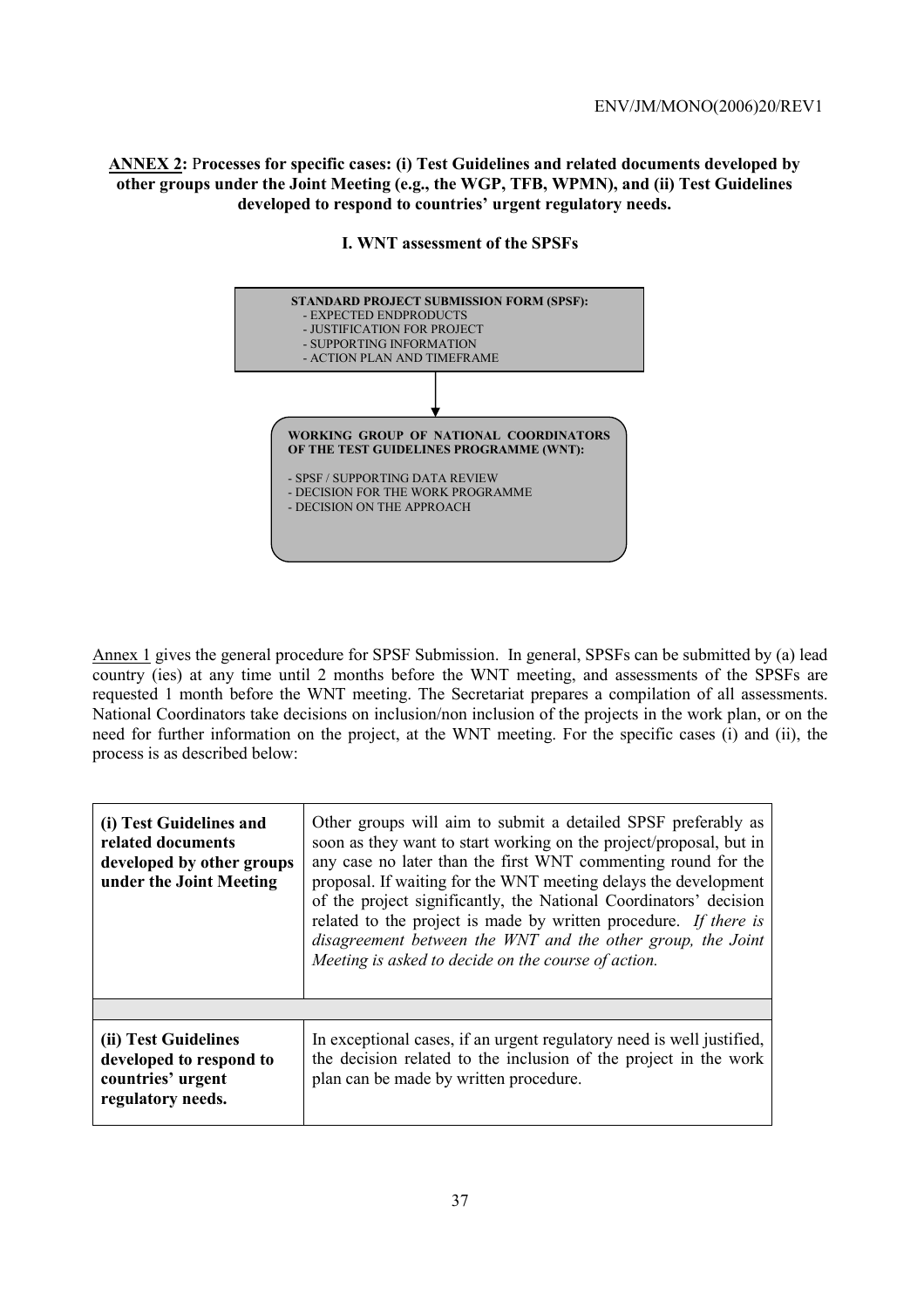

In general, proposals for Test Guidelines and related documents are approved by the WNT at the WNT meetings. For specific cases (i) and (ii), the process is as described below:

| (i) Test Guidelines and<br>related documents<br>developed by other<br>groups under the Joint<br><b>Meeting</b> | After at least one commenting round by the WNT and the other<br>group, the draft Test Guideline or related document is submitted to<br>the WNT for approval. If waiting for the WNT meeting<br>significantly delays the publication of the Test Guideline or related<br>document, and if no substantial comments are expected, the draft<br>Test Guideline or related document is submitted to the WNT for<br>approval by written procedure. If there is disagreement between the<br>WNT and the other group, efforts will be made to solve the issue. If<br>it becomes clear that resolution is not possible within a reasonable<br>time period, the Joint Meeting is asked to decide on the course of<br><i>action.</i> |
|----------------------------------------------------------------------------------------------------------------|---------------------------------------------------------------------------------------------------------------------------------------------------------------------------------------------------------------------------------------------------------------------------------------------------------------------------------------------------------------------------------------------------------------------------------------------------------------------------------------------------------------------------------------------------------------------------------------------------------------------------------------------------------------------------------------------------------------------------|
| (ii) Test Guidelines                                                                                           | In exceptional cases, if an urgent regulatory need is well justified,                                                                                                                                                                                                                                                                                                                                                                                                                                                                                                                                                                                                                                                     |
| developed to respond                                                                                           | and if no substantial comments are expected, e.g., after provisional                                                                                                                                                                                                                                                                                                                                                                                                                                                                                                                                                                                                                                                      |
| to countries' urgent                                                                                           | approval by the WNT, the proposal for a Test Guideline is                                                                                                                                                                                                                                                                                                                                                                                                                                                                                                                                                                                                                                                                 |
| regulatory needs                                                                                               | submitted to the WNT for approval by written procedure.                                                                                                                                                                                                                                                                                                                                                                                                                                                                                                                                                                                                                                                                   |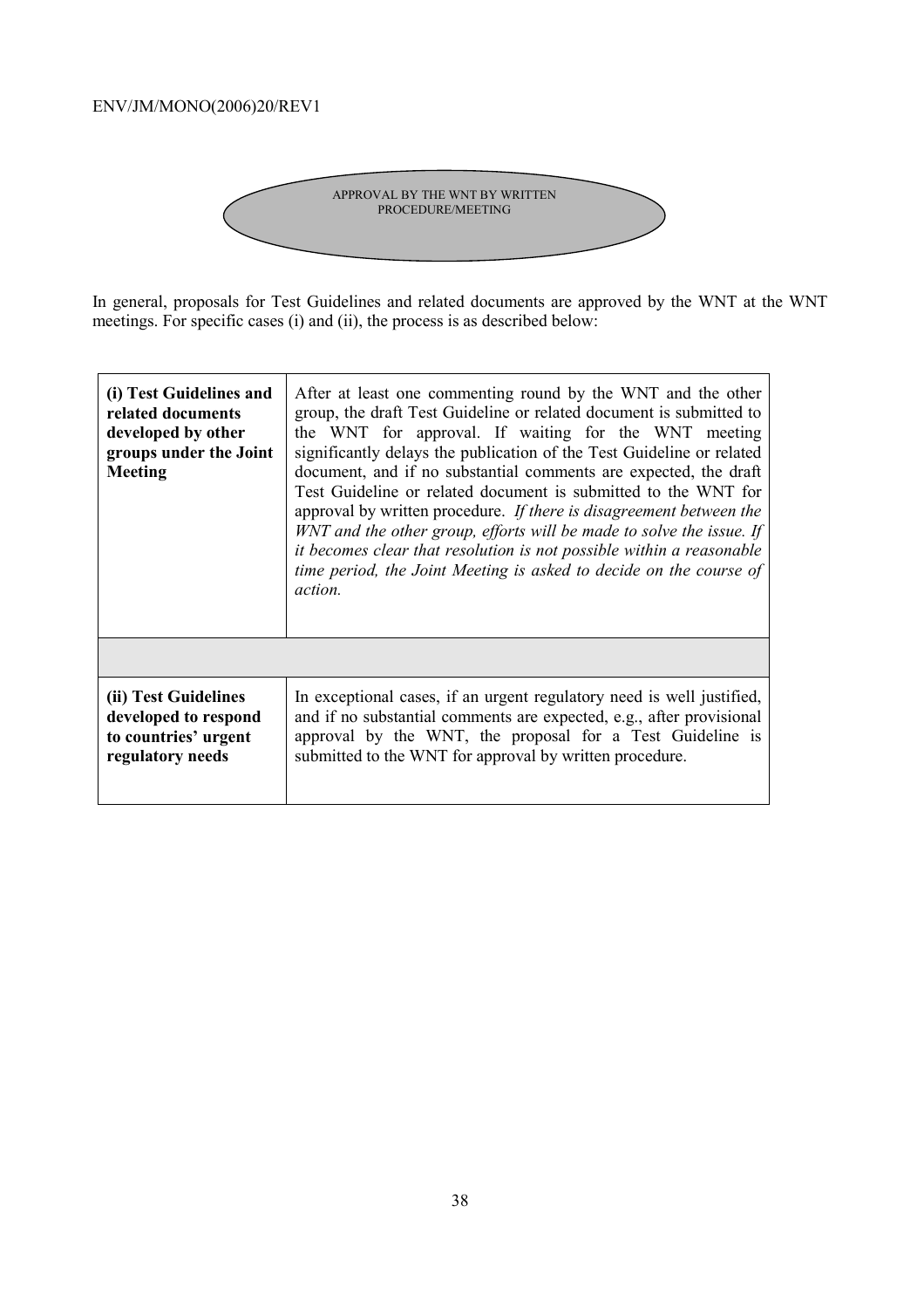#### **ANNEX 3**

This Annex provides a description of documents developed prior to, or in parallel with, Test Guidelines. They are guidance material or reviews of a specific area of hazard identification, and as such are not part of the Council Decision on the Mutual Acceptance of Data. The initiative to develop any of these documents can come from member countries or stakeholders via a National Co-ordinator or from the EC, or the Secretariat.

Following their development, they are approved by the WNT. The Joint Meeting endorses the document which is then declassified (de-restricted) and published in the *Series on Testing and Assessment*.

These documents are publicly available on the OECD website and in hard copy. Examples of Test Guideline-related documents are presented below.

#### **DETAILED REVIEW PAPER (DRP)**

A DRP can be developed when a specific area of hazard identification needs to be reviewed, prior to the development of a Test Guideline. A DRP is not needed if there is already an agreement on the test method to be developed for the intended purpose. When the area of concern needs further review before a particular test method raises interest for development of a Test Guideline, the following aspects should be covered in the DRP:

- a description of the scientific progress and new techniques available in the area under review;
- an inventory of existing test methods in that area, together with an appreciation of, *inter alias*, the scientific validity, sensitivity, specificity and reproducibility of these methods;
- an inventory of (inter)national data requirements with respect to the environmental safety and human health area under review, including those data used as part of existing hazard assessment procedures;
- identification of gaps with respect to significant endpoints not yet sufficiently covered by OECD Test Guidelines;
- identification of methods that are currently covered by OECD Test Guidelines but are to be replaced or updated in order to comply with current scientific views;
- proposals with respect to the development of new Test Guidelines and/or the updating of existing ones;
- indication of the relationship between the proposed and existing tests and of their limitations of use.

The proposal to develop a DRP should be submitted via a SPSF. It is normally led or sponsored by a member country. The preparation of a DRP may also be a joint activity of two or more member countries. As with Test Guidelines development, there should be timelines for the development of a DRP,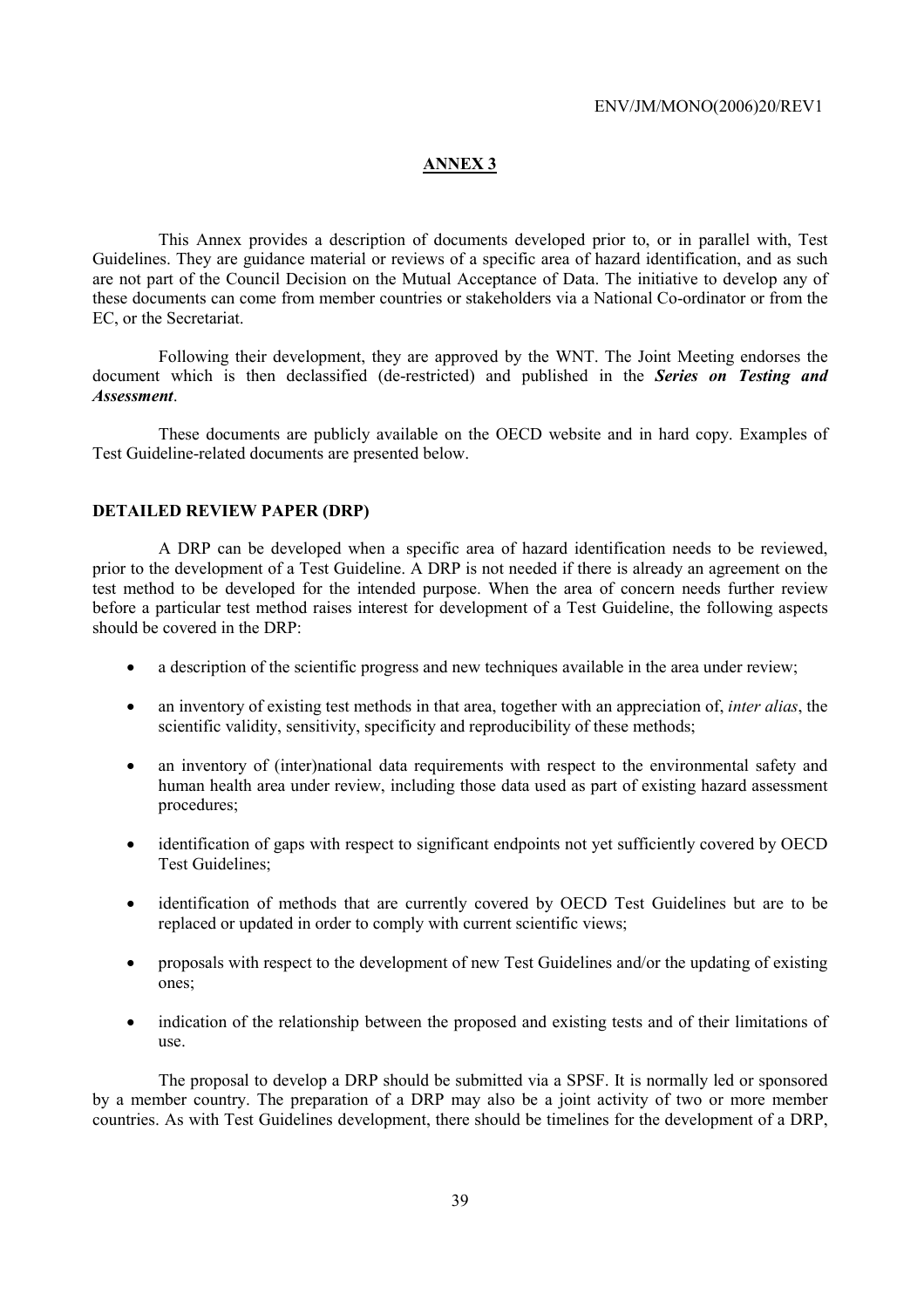and efforts should be made to complete the work within the timelines to avoid publication of obsolete or outdated documents. Examples of DRPs include:

- Detailed Review Paper on Appraisal of Test Methods for Sex Hormone Disrupting Chemicals (2002);
- Detailed Review Paper on Aquatic Testing Methods for Pesticides and Industrial Chemicals-Part 1: Report (1998)

#### **GUIDANCE DOCUMENT/GUIDANCE NOTES**

Guidance Documents and Guidance Notes are developed either to supplement a Test Guideline or to provide assistance in the Test Guideline development. Like DRP (and other Test Guidelines related documents) they are advisory in nature. Consequently the procedure for their adoption and further publication is different from that for Test Guidelines. Situations where the development of a Guidance Document or Guidance Notes is deemed appropriate include:

- Guidance for the conduct of field or semi-field studies; examples include the *Guidance Document for the Performance of Outdoor Monolith Lysimeter Studies* (2000) and the *Guidance Document on Aquatic field Studies* (under preparation);
- Guidance for the conduct of specific studies; examples include: *Guidance Document on Aquatic Toxicity Testing of Difficult Substances and Mixtures* (2000);
- Guidance Notes concerning the analysis of specific studies; examples include: *Guidance Notes for Analysis and Evaluation of Repeat-Dose Toxicity Studies* (2000); *Guidance Notes for Analysis and Evaluation of Chronic toxicity and Carcinogenicity Studies* (2002);
- Guidance concerning suggested testing strategies (see below); examples include: *Guidance Document for Neurotoxicity Testing* (2004); *Guidance Document on Acute Oral Toxicity Testing* (2000); *Guidance Document for the Conduct of Skin Absorption Studies* (2004);
- Guidance on issues common to certain Test Guidelines, e.g. in the toxicological area the *Guidance Document on the Recognition, Assessment and Use of Clinical Signs as Humane Endpoints for Experimental Animals used in Safety Evaluation* (2000).

Proposals for Guidance Documents or Guidance Notes can be prepared by a member country, a scientific organisation, industry associations or other stakeholders. A schedule of work for their preparation should be agreed, and deadlines should be respected as far as possible. This information should be provided in the SPSF for such a project.

#### *Testing Strategy*

A testing strategy provides a suggested approach for the evaluation of existing information and a sequential or tiered approach for the generation of additional information for hazard identification of a substance. The use of testing strategies is dependent on the regulatory needs of member countries.

The purposes of a testing strategy may include:

1. ensuring best use of information including that obtained from testing and other sources;